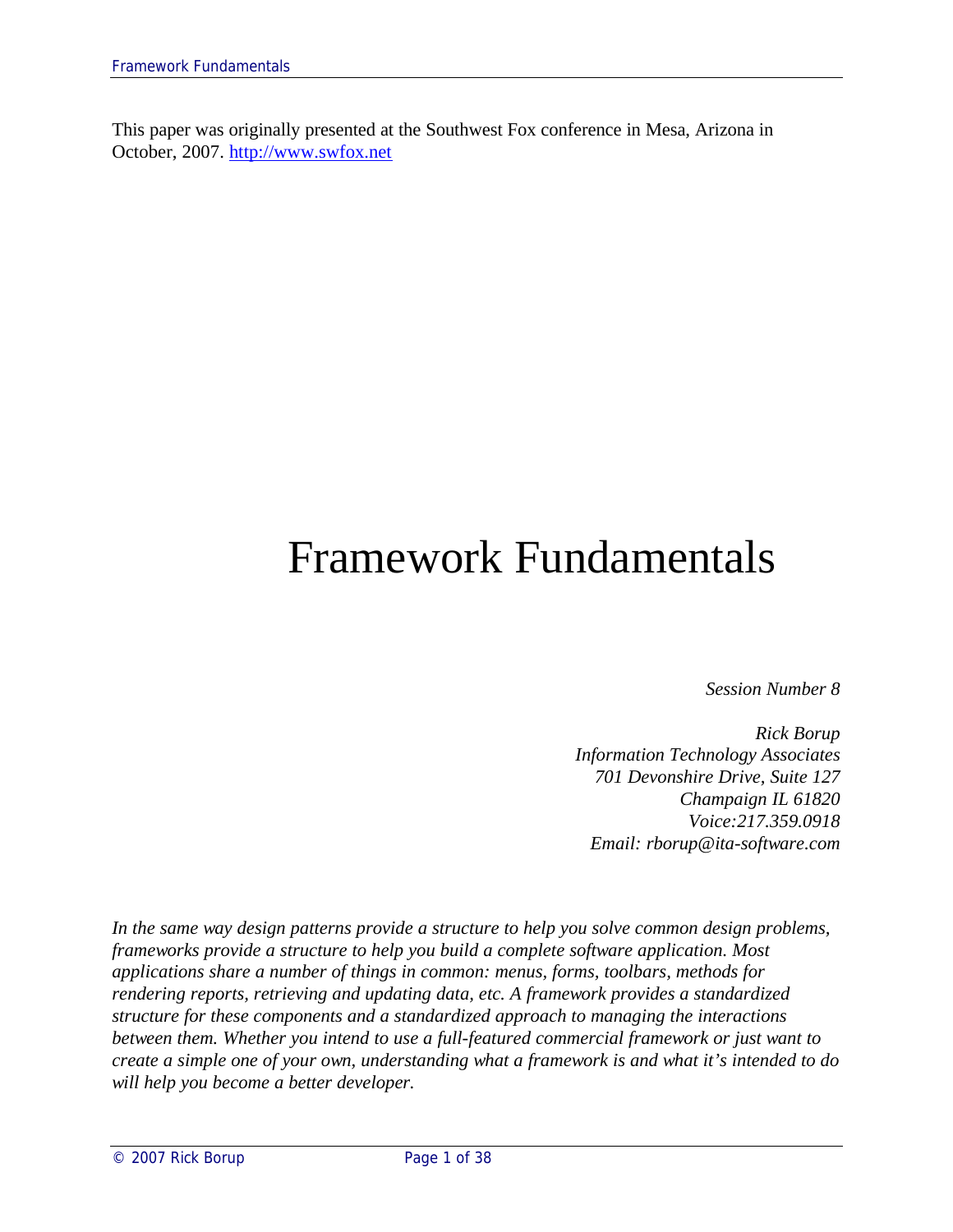# **Introduction**

### *What this session is*

This session explores the fundamental concepts involved in building a framework for Visual FoxPro applications. It is part of the "Reviewing VFP Fundamentals" track of the conference, and is therefore geared toward entry-level programmers or those new to Visual FoxPro. However, experienced Visual FoxPro developers who have never used a framework may find the material useful as well.

### *What this session is not*

Although this session shows you how to build a simple framework for Visual FoxPro applications, it is not a comprehensive tutorial on building your own framework nor is it an introduction to or overview of any of the commercial frameworks for Visual FoxPro. The material in this session is not intended to be representative of any commercial framework, and the techniques presented here may or may not be similar to those used by any of the commercial frameworks. If you are interested in information about a particular commercial framework for Visual FoxPro application development, I've included some links in the Resources section at the end of this paper that you may find helpful.

### *What is a framework*

A framework for software application development is like a bucket of parts that can be fit together to form a whole. Each part is designed to fulfill a particular purpose and to interact with other parts in a known manner. Although specific to their framework, the parts of any given framework are generic enough that they can be put together in a wide variety of ways to create many different types of applications.

Most everyone is familiar with LEGOs, the popular children's construction toy. The little red LEGO bricks and other parts can be found in the play rooms and living rooms of homes around the world. One reason they're so popular is that they're fun, easy to work with, and can be used to build a wide variety of toy structures. Adults love them, too. If you've ever been to LEGOLAND® you know what I mean—there you can find an amazing variety of intricate and often life-sized structures built from tens or hundreds of thousands of small LEGO parts.

You can think of a software application framework as analogous to a bin full of LEGO parts. Each part performs only one function, but can be connected to other parts to create large and complicated structures. In other words, a brick is always a brick but it can become part of a wall or part of a spaceship. A software framework is similar in that there are a variety of parts, each of which is designed to perform essentially one function but which can employed for specific purposes and combined with other parts to create entire applications.

Visual FoxPro applications typically consists of a set of class libraries and an underlying conceptual structure for tying them together into a working application. Like applications created with other development tools, Visual FoxPro applications typically need menus, forms, toolbars, reports, data access capabilities, and so on. Correspondingly, a Visual FoxPro application framework typically has classes for creating, managing, and coordinating the interaction between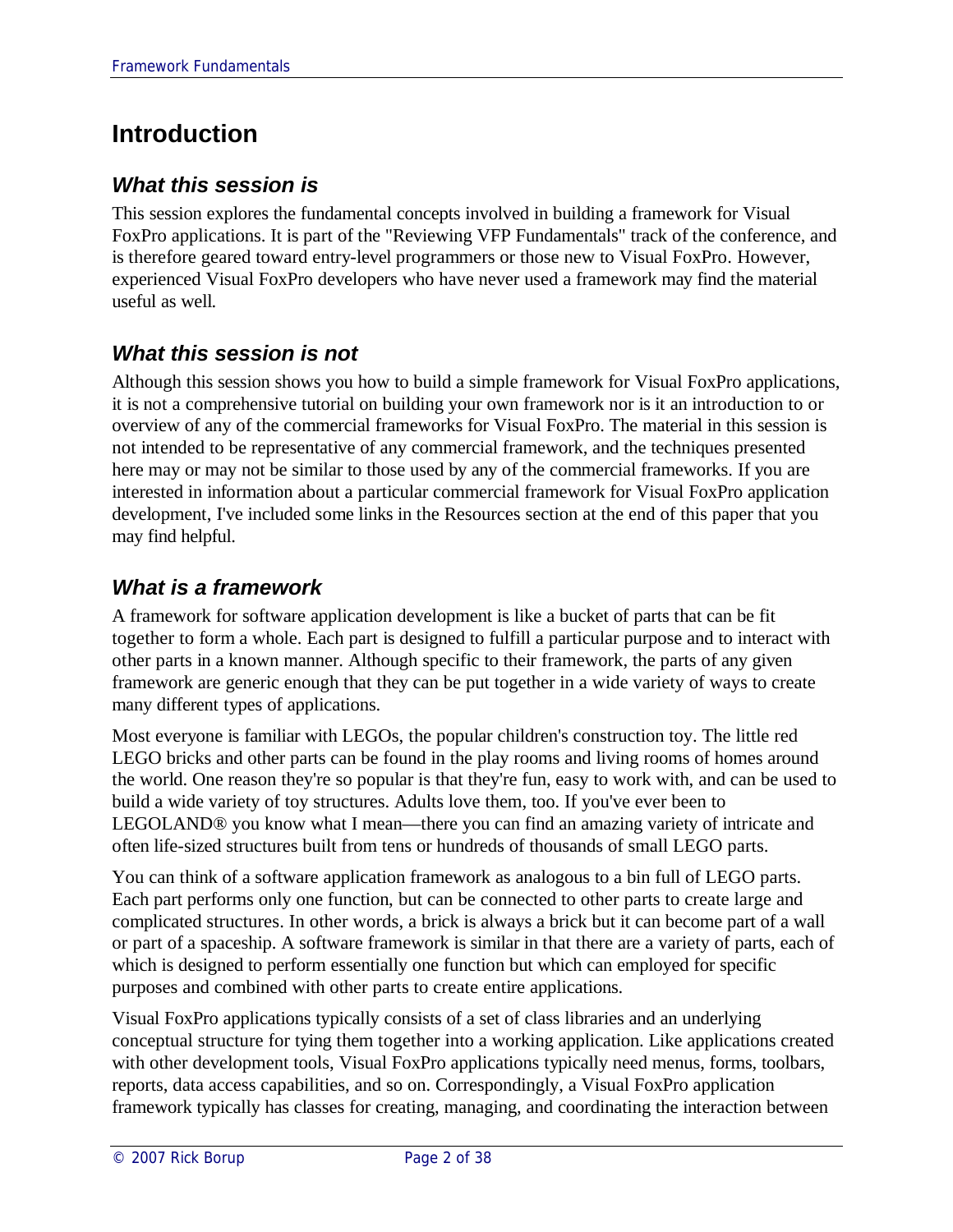the various controls, menus, forms, toolbars, reports, data access components, etc. used in any given application.

Although Visual FoxPro is an object-oriented language, it has procedural roots. Therefore it's not uncommon for a framework to have some procedural bits as well as class libraries. Regardless of whether the pieces are classes or procedures, within any given framework they are designed according to some conceptual structure that governs how they work with one another. This is analogous to the size and shape of the little round knobs on top of a LEGO brick, which are designed to align with and fit precisely into the holes on the underside of other LEGO bricks.

While they can be used to build just about anything, things built with LEGOs have a particular look and feel that's easily distinguishable from things built with other types of construction toys. For example, it's easy to distinguish a toy house built with LEGOs from one built with Tinker Toys or Lincoln Logs®. In the same way, software applications built with any given framework tend to have a similar look and feel to their user interface, so it's generally easy to distinguish applications built with one framework from applications built with another.

### *Why do I need a framework*

The short answer to the question "Why do I need a framework" is, you don't *need* a framework. The better answer is that using a framework frees you from the drudgery of creating and hooking up the basic plumbing for every application you build, thus allowing you focus your attention on the business solution instead of the mechanics. A framework enables you to build applications more quickly and more reliably.

If you use a commercial application framework you will spend a good deal of time learning it, but once you become adept at using it you can be more productive than if you build each application from scratch. If you decide to build your own framework you will spend a good deal of time designing, building, and enhancing it, but in the end you will have a framework that does things exactly they way you want it to. You will also have a very thorough understanding of how it works because you built it from the ground up. Either way, once you have a good framework and know how to use it, you can deliver solid, working applications in a shorter time than without one.

If you build a lot of applications without using a framework, you will tend to find yourself doing many of the structural things for each application in the same way every time. This only makes sense: If you've solved a problem once, why invent a different solution the next time? Because of this, you will over time tend to create a *de facto* framework of your own, even if you don't consciously set out to do so.

### *Value of a framework for beginners*

It's reasonable to ask, should a beginning Visual FoxPro programmer attempt to learn a framework right away? I think for the beginner, it's a double-edged sword: On one hand, using a framework most likely makes it possible for the new programmer to deliver a working app more quickly than would otherwise be possible. On the other hand, if a new programmer learns a framework at the same time he or she is learning Visual FoxPro itself, it may be difficult to distinguish what VFP can do natively from how the framework does it. The "aha!" moment may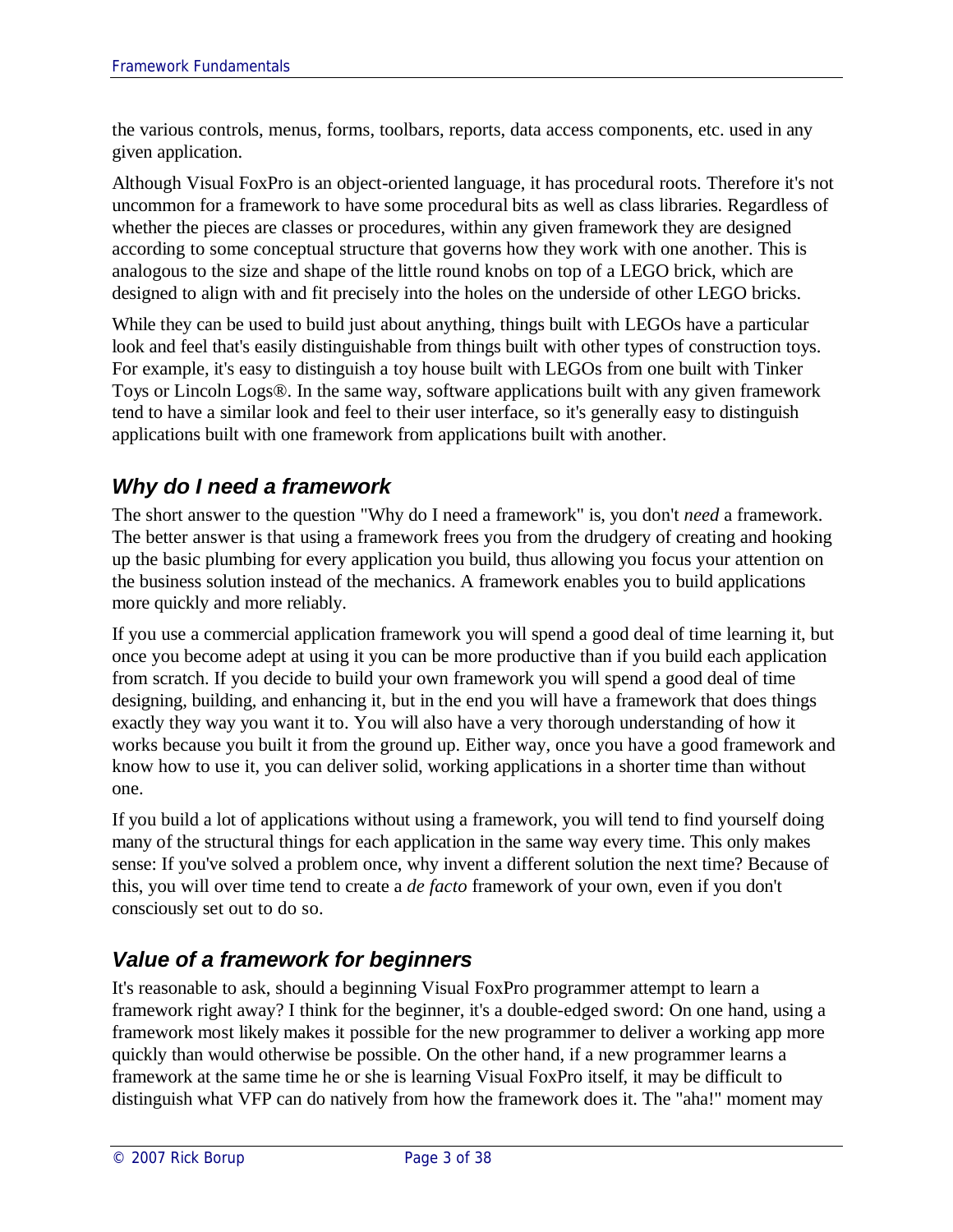not come until later, when the programmer is exposed to another way of implementing a solution and realizes the framework they first learned provided *one* way of doing it but not necessarily the *only* way. The ideal scenario is probably for the beginning programmer to gain a fairly comprehensive understanding of Visual FoxPro core concepts and a working familiarity with the language before attempting to learn a full-fledged commercial framework.

In researching this session, I came across the following comments about frameworks in the *VFP Rookie Mistakes* topic on the FoxPro Wiki. 1 I think it's well written I'd like to quote it here verbatim. Several people contributed to this topic on the Wiki; some of them left their names, but unfortunately this particular section is un-attributed so I can't give the author the credit he or she deserves.

"Study a framework. It will show you how things can be done, as well as how to avoid the pitfalls of VFP. Visual Maxframe has a shareware version on their web site that is a worthwhile study. Also, the original Codebook is freely available and worth a look. You may decide that using a framework is worthwhile. It usually is, except for the simplest of projects.

"Don't expect to be successful with any framework until you've first learned a considerable amount about OOP, data buffering, the database container and the VFP designers. With or without a framework you need to have a fair amount of VFP knowledge before you can be successful.

"Hold the chainsaw by the correct end. Frameworks took years to design, build and refine, and will take time to master. Use the framework as it was intended. On your early outings, do things the way the framework expects you to, or you'll be treading uncharted territory where side-effects can make the framework your adversary. As you learn the intricacies of the tool, you can start to cautiously experiment with going outside the lines."

# **Concepts for framework development**

This section introduces what a framework should be expected to do and what it should not be expected to do. It then looks in some detail at the concept of Visual FoxPro classes and subclasses, which are the fundamental building blocks of a framework. It wraps up with a discussion of what belongs in an application's main program, which is a precursor to building a framework.

### *What should a framework be expected to do*

A software framework should be expected to provide all of the classes, procedures, templates, and other bits necessary to construct a working application. A framework might also include an application generator the developer can run to create a skeleton application, or base application, to use as the starting point for every application. For Visual FoxPro, this skeleton app takes the form of a VFP project file referencing all of the necessary parts to build a functioning app, but without any of the application-specific bits such as data, forms, custom menus, reports, and so on.

<sup>&</sup>lt;sup>1</sup> http://fox.wikis.com/wc.dll?Wiki~VFPRookieMistakes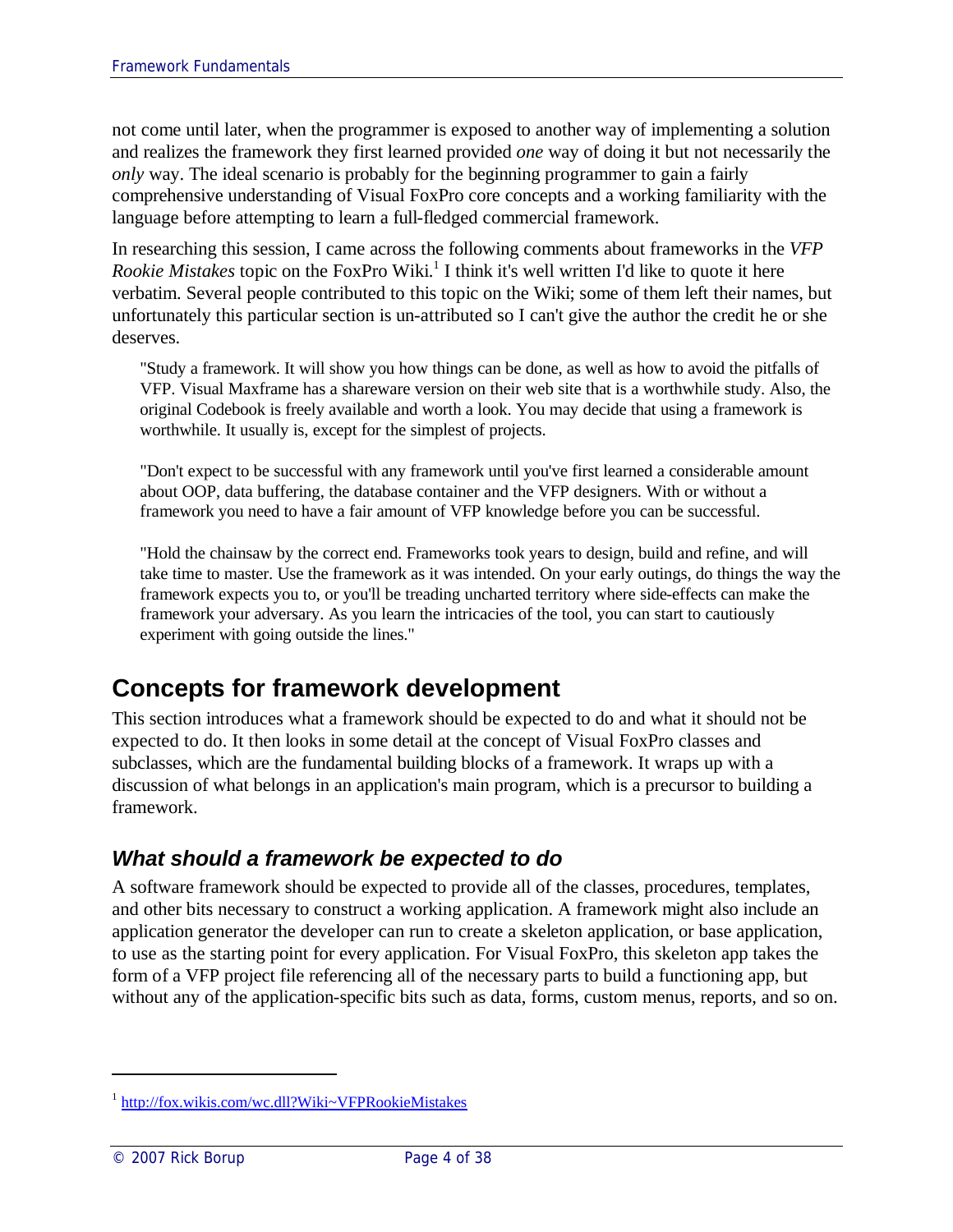Ideally, a framework should also provide tools making it easy for the developer to add application-specific resources to the project, and to enable the developer to easily subclass the framework's base classes to implement enhancements and customized behaviors.

Finally, no framework should be considered complete without full documentation explaining the design concepts employed by the framework designers and documenting the structure of and interrelationship between the classes, procedures, and other parts comprising the framework.

### *What should a framework not be expected to do*

A framework should not be expected to create a working application for a specific purpose without modification by the developer. Frameworks are by definition generic. If a framework were designed to create only one specific type of application, that framework's usefulness would be severely limited.

A developer using a framework needs to learn how to use the framework as a tool for creating individual applications for specific purposes. The framework frees the developer from having to construct and hook up the basic plumbing for every application from scratch, thereby enabling the developer to spend time more productively by concentrating on the tasks required to customize and enhance the app for each specific purpose. However, a framework does not relieve the developer of the responsibility to design a good solution and to put the pieces together in the best way possible to meet the user's needs.

### *Classes and subclasses*

In Visual FoxPro, as in any object-oriented programming language, the fundamental building block is the class. The beauty of classes, of course, is that their essential functionality is encapsulated in a base class whose behavior can be modified or extended in subclasses.

Visual FoxPro ships with several base classes that can be used "as is" to add functionality to an application. Some of these are visual classes, such as the Form class and the classes for controls used on a form. Visual classes have a visual representation in an application at runtime. Other VFP base classes, such as the Collection class and the Session Object class, are non-visual classes. Non-visual classes do not have a visual representation at runtime.

In addition to being considered visual or non-visual, the VFP base classes are also classified as either container classes or control classes. Container classes create objects that can contain other objects. For this reason, container classes have an AddObject method control classes lack.

With the exception of the Column, Header, and Empty classes, all of the Visual FoxPro base classes can be subclassed. While it is certainly possible to create application objects directly from the VFP base classes, the best practice is to create subclasses of the VFP base classes and use those subclasses as the base classes from which any further subclasses are derived. Sample code for doing this is shown later, in the section called "Building your own framework."

A framework typically includes a set of framework-level base classes along with several subclasses, each of which delivers increasingly specific functionality as you move down the class hierarchy. For example, at the framework base class level there might be class library containing subclasses of all of the Visual FoxPro controls, derived directly from the Visual FoxPro base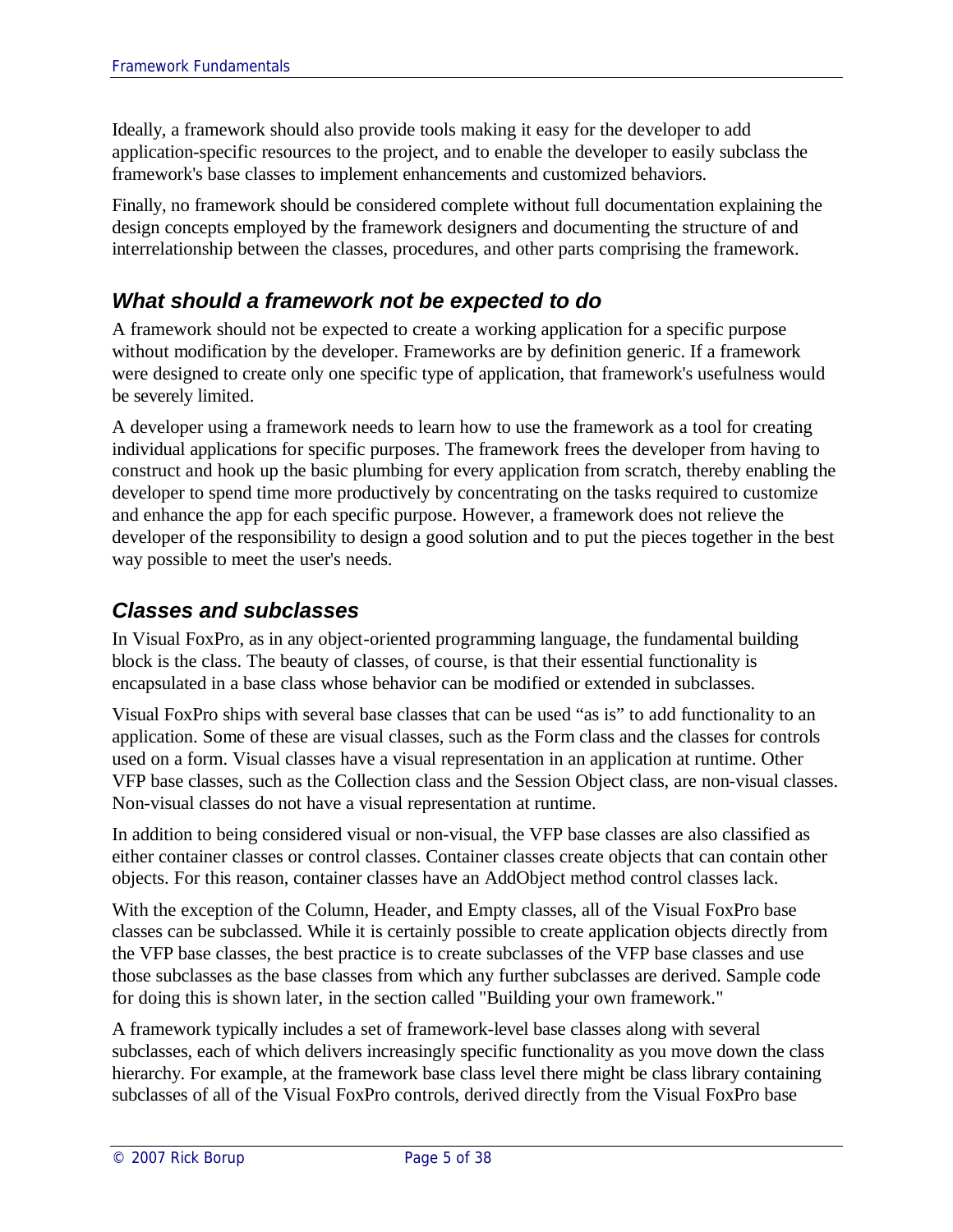classes. Some of these framework-level base class controls might in turn have subclasses of their own in order to implement some specific functionality, such as a read-only text box or a label that serves as a hyperlink. A commercial framework typically supplies a wide variety of classes for all sorts of objects the developer can use to create a fully functional application.

#### **Visual class libraries**

In Visual FoxPro, class definitions can be stored either in a visual class library (.vcx file) or in a program (.prg file). Each has its advantages and disadvantages, and which you use often comes down to a matter of personal preference. Most likely you will use both, at different times and for different types of classes.

Class libraries are created with the CREATE CLASSLIB command. The CREATE CLASSLIB command takes only one argument, which is the name of the class library to be created. If the name specified does not have a file name extension, Visual FoxPro uses the default .vcx. For example, the following statement creates a visual class library named myClasslib.vcx in the current directory.

CREATE CLASSLIB myClasslib

Class definitions in a visual class library can be created with the CREATE CLASS command. The syntax of the CREATE CLASS command provides for the name of the class being created, the class library in which the class is to be stored, the class from which the new class is derived (the *parent class*), and, if the parent class is not a VFP base class, the class library in which the parent class definition is stored. For example, the following command creates a new class named myTextbox whose parent class in the VFP textbox base class, and stores it in a visual class library named myClasslib.vcx.

CREATE CLASS myTextbox of myClasslib as textbox

Like the CREATE CLASSLIB command, the CREATE CLASS command can be run from a program or from the command window. Either way, the CREATE CLASS command opens the Class Designer window, which you can use to modify the properties and methods of the newly created class.

| Ed Class Designer - myclasslib.vcx (mytextbox) |   |
|------------------------------------------------|---|
| mytextbox                                      | ≣ |
| mytextbox                                      |   |
|                                                |   |
|                                                |   |
|                                                |   |
|                                                |   |
| Ш                                              |   |

**Figure 1: The Class Designer window is used in conjunction with the Properties sheet to modify the properties and methods of a class.**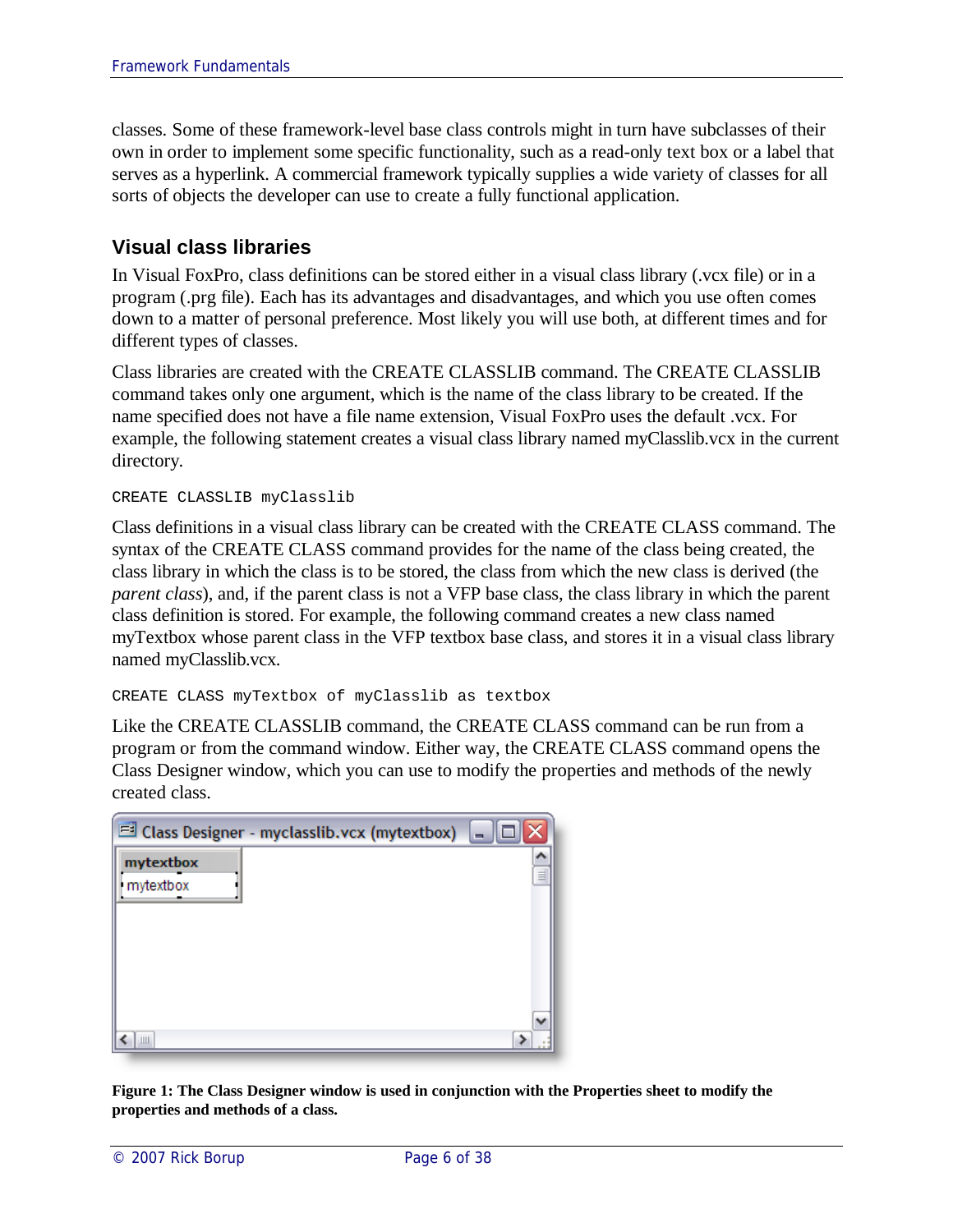You can also create a new class from the Class Browser by clicking the New Class button on the toolbar, or by issuing the CREATE CLASS command with no arguments. In both cases, VFP displays the New Class dialog in which you can specify the class name, class library, parent class, and (if necessary) the parent class library.

| <b>New Class</b> |                                                     |        |
|------------------|-----------------------------------------------------|--------|
| Class Name:      | myTextBox                                           | <br>пκ |
| Based On:        | TextBox<br>$\cdots$                                 | Cancel |
| From:            |                                                     |        |
| Store In:        | c:\swfox2007\vfp9apps\test\myclasslib  <br>$\cdots$ |        |

#### **Figure 2: The New Class dialog enables you to create a new class by specifying its name, class library, parent class, and parent class library.**

One possible source of confusion when dealing with visual class libraries arises from what some might consider an ambiguity in the use of the word *visual*. In the term *visual class library*, the word *visual* can be thought of as referring more to the nature of the class library than to the nature of the classes stored within. While visual class libraries can only store classes that can be modified visually, some non-visual classes can be modified visually and can therefore be stored in a visual class library. The Collection class is one example. The following code works just fine, even though the Collection class is a "non-visual" class in that it does not have a visual representation at runtime.

#### CREATE CLASS myCollection OF myClasslib as Collection

Not all Visual FoxPro classes can be modified visually. Two that cannot are the Exception class and the Session class. Because they cannot be modified visually, subclasses derived from either of these two classes cannot be stored in a visual class library.

A typical visual class library contains many individual class definitions. While they are a convenient way to organize classes, visual class libraries do have some disadvantages. For one thing, a visual class library is a two physical files on disk, a .vcx and a corresponding .vct. For another, when you use a class from a visual class library in a project, the entire class library is included in your project (and hence in your compiled application) even if you use only one class from that library. With large class libraries, this could be a consideration if the size of the compiled EXE is of concern.

#### **PRG-based classes**

Class definitions can also be stored in program (.prg) files. This is accomplished with the DEFINE CLASS command. A single program file can contain several class definitions, or it may contain only one. A program file containing one or more classes definitions can be referred to as a class library, although that term is generally used as shorthand for a visual class library. Classes defined with a DEFINE CLASS statement in a program file are referred to as prg-based, or prog-based, classes.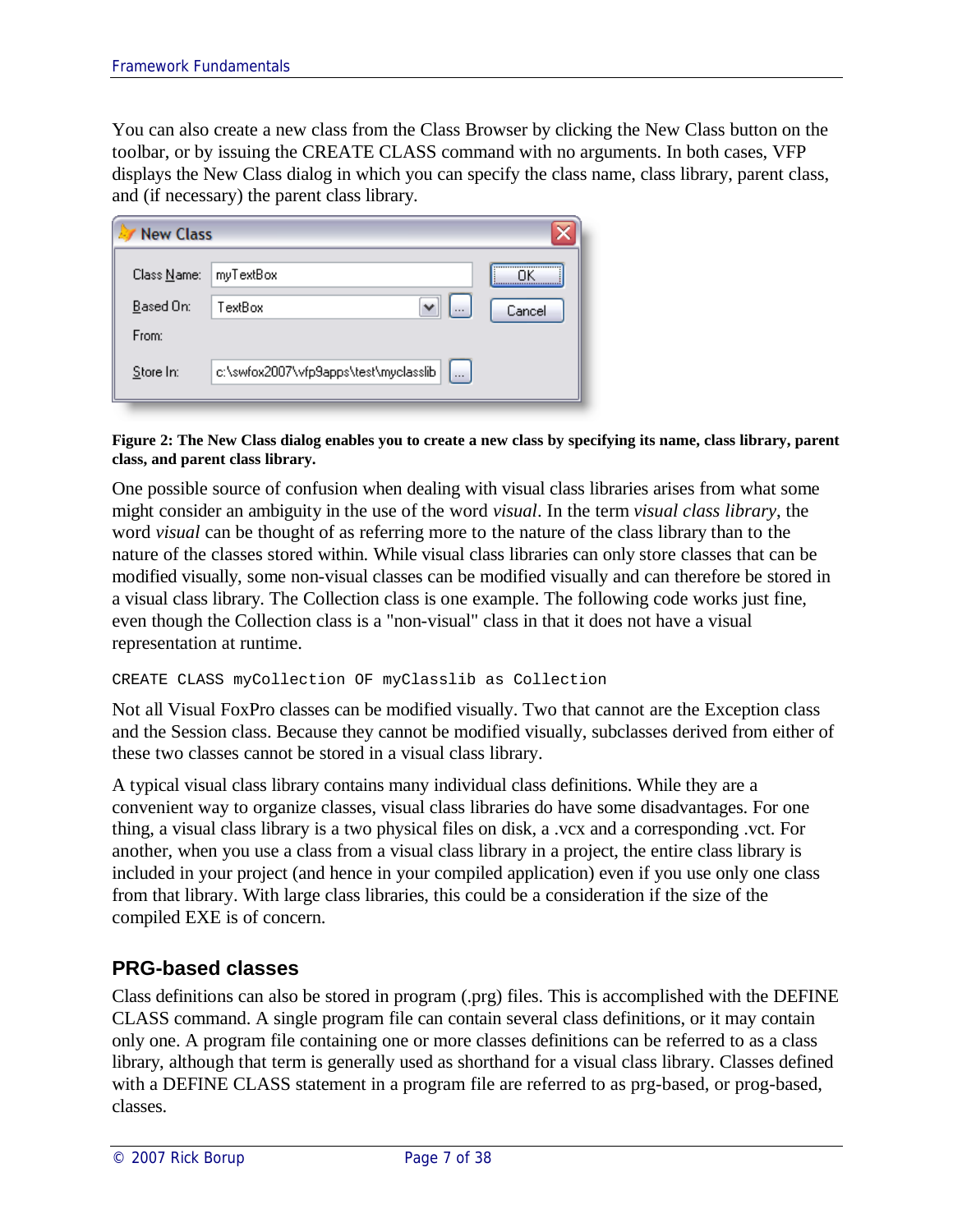The DEFINE CLASS statement can be used to subclass any Visual FoxPro base class that VFP allows to be subclassed. This includes the VFP base classes that cannot be modified visually. While prg-based classes may typically be used for subclassing non-visual classes, you can use DEFINE CLASS to subclass any type of class. The choice depends largely on whether you prefer to work with the subclass programmatically rather than visually. For example, the application object used in the sample framework for this session is a prg-based class derived from the VFP Custom base class. Because it is a non-visual class, I prefer to work it in the VFP editor instead of in the class designer.

DEFINE CLASS statement is quite a powerful command. It enables you not only to create a class, but also to specify class properties and methods, among other things. This includes the ability to modify properties and methods of the parent class as well as to add new properties and methods that are unique to the subclass.

The code in Listing 1 illustrates how DEFINE CLASS works. It creates a subclass of the VFP textbox base class, modifying the values of some of the textbox's native properties and methods. Specifically, it sets the BackColor to pale yellow, the width to 150, the height to 21, and adds a new property named *iseditable* with an initial value of True. Finally, it overrides the When event base class code to return the value of the iseditable property.

**Listing 1: The DEFINE CLASS command creates a class definition including properties and methods.**

```
DEFINE CLASS myTextBox as Textbox
* Base class properties
BackColor = 12648447 && pale yellow
Width = 150Height = 21Custom property
iseditable = .T.
  When() event method code
FUNCTION When() as Logical
RETURN this.iseditable
ENDFUNC
ENDDEFINE && myTextBox
```
Did you know you can use Class Browser with prg-based classes as well as visual class libraries? In fact, the Class Browser works with visual class libraries (.vcx), forms (.scx), program files (.prg), and even project files (.pjx). If a single program file contains more than one class definition, the Class Browser shows all of them in the tree view just as it does when displaying a visual class library. If you right-click on a prg-based class in the Class Browser and choose Modify from the popup menu, VFP opens the .prg file in the code editor.

### *What belongs in main.prg*

Every Visual FoxPro project must have a main file. The main file defines the starting point for the application, in other words the code that runs first. The main file can be either a program or a form, but it is customary and generally more useful to use a program (a .prg file).

The main file is set in the Project Manager by right-clicking on it and choosing "Set as main" from the popup menu. After the main file has been set, its name is shown in bold in the Project Manager tree view. A project can have only one main file.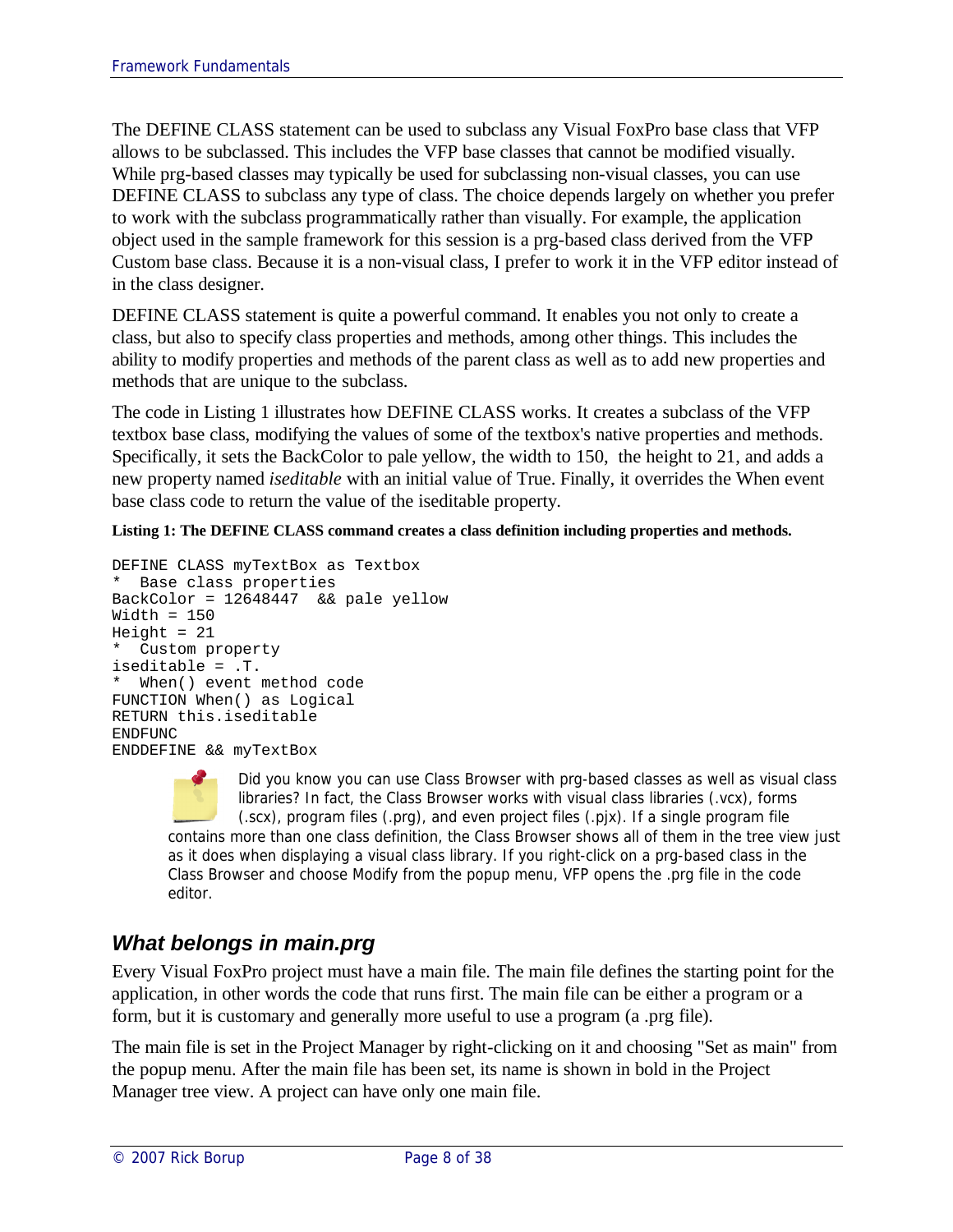What you put in the main program file depends on what you want it to do and to some extent on what kind of app it is. Most frameworks implement an application object to serve as the highest level object in the application's object hierarchy at runtime. In this case, about the only thing the main program has to do is to instantiate the application object and tell the application to run. The concept of an application object is covered a bit later. For starters, it's easier to illustrate the basic concepts of a main program with examples for an app that does not use an application object.

If your app begins (as many do) by showing a form in the main Visual FoxPro screen, then about the simplest main program you can have is the one shown in Listing 2.

#### **Listing 2. A simple main program**

```
DO FORM myForm NAME ofrmMyForm
READ EVENTS
RETURN
```
The READ EVENTS command tells VFP to start event processing, in other words to begin responding to events initiated by the user. One of the most common mistakes made by beginning VFP programmers is forgetting to issue READ EVENTS. If you don't include it, your form flashes briefly on the screen and the application terminates immediately.

If your app runs as a top-level form (using Form.ShowWindow  $= 2$ ) and you don't want the Visual FoxPro screen to be visible behind it, you can add a line of code at the top of the main program to make the main VFP screen invisible, as shown in Listing 3.

**Listing 3. A simple main program for an application with a top-level form**

```
_SCREEN.VISIBLE = .F.
DO FORM myForm NAME ofrmMyForm && A top-level form
READ EVENTS
RETURN
```
This works, but hiding the main VFP screen in this manner is not an optimal solution because the screen may visibly flash on and off before your form appears. A better way to hide the main VFP screen is to create an application-specific configuration file (config.fpw) and use SCREEN=OFF.

At shutdown time, a VFP application must issue a CLEAR EVENTS to terminate the processing started by READ EVENTS. When CLEAR EVENTS is executed, the event loop is terminated and processing continues with the statement after READ EVENTS. In general, the statement(s) following READ EVENTS should run whatever code is necessary to clean up and shut down the application gracefully.

> You may have noticed in Listings 2 and 3 that the next statement after READ EVENTS is RETURN. The use of an explicit RETURN is optional, but I recommend including it as the last statement in the main program. Some examples (and even some real-life applications) use the QUIT statement at the end of the main program. The

disadvantage of using QUIT comes into play if you run the application from within the Visual FoxPro IDE, which for many developers is common practice during the coding and testing cycle. If the application's main program ends with a QUIT statement, Visual FoxPro itself terminates when the application terminates, which is usually not the desired behavior during development. Using a RETURN statement instead of QUIT avoids this problem. In the development environment, RETURN returns control to the VFP IDE. In the runtime environment, there is no higher level program in the call stack to return to, so RETURN does the same thing as QUIT.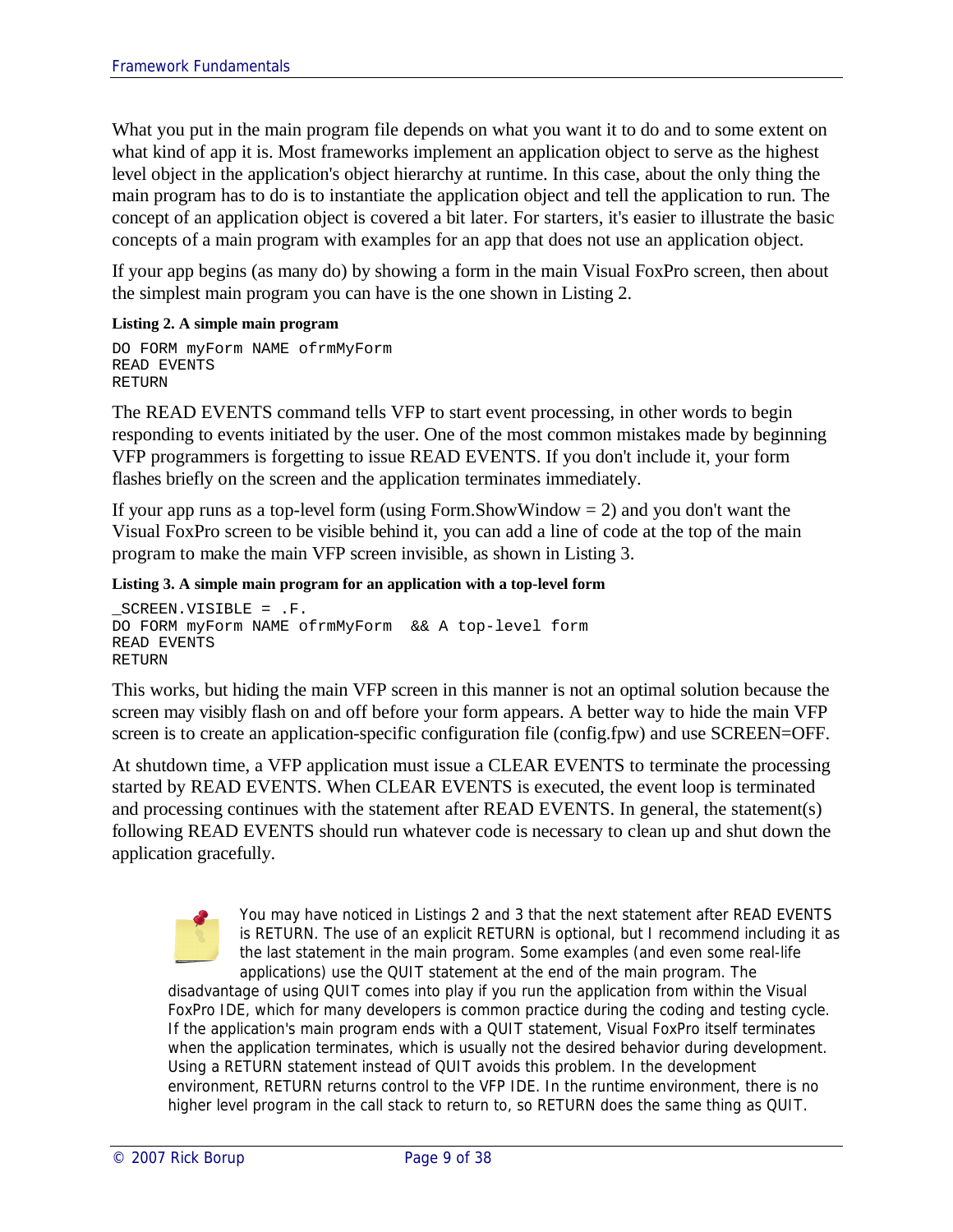In an application with only one form, the app should most likely terminate when the form is closed. A logical place for CLEAR EVENTS in this case is in the form's Unload method, which is the last method to run before the form is released. When the user closes the form, the Unload event fires and the CLEAR EVENTS command runs. This returns control to the main program, which does whatever cleanup code may be necessary and then terminates.

In a real application you are most likely going to have more than one way to terminate the application. For example, there might be an Exit item on the File menu as well as a way to terminate the app from a form or toolbar. It's also possible your application could be told to terminate by events outside of the application itself, for example if the user shuts down Windows while the app is still running.

You can use an ON SHUTDOWN command to ensure that the CLEAR EVENTS command always gets executed when the app is told to terminate. The ON SHUTDOWN command defines the code to be run when the application is told to shut down. The ON SHUTDOWN command code can be stored in a procedure, a method, or even a separate program file. Because it is invoked whenever the application is told to shut down, the ON SHUTDOWN command code is the logical place to put the CLEAR EVENTS statement. It also provides a place where you can check for and handle conditions that would prevent gracefully shutting down the app, such as open forms, processes still pending completion, or uncommitted database updates.

The ON SHUTDOWN code can be as simple as that shown in Listing 4.

#### **Listing 4. A generic shutdown method**

ON SHUTDOWN 6& Release the current ON SHUTDOWN command (this program).<br>CLEAR EVENTS 6& Stops the processing started with READ EVENTS. && Stops the processing started with READ EVENTS.

The comments in Listing 4 indicate the purpose of each of the two lines. The reason you need an ON SHUTDOWN with no command after it in your ON SHUTDOWN method is that if you don't, you'll be unable to terminate the application because it's effectively in an infinite loop, reentering the ON SHUTDOWN code every time you tell it to quit.

If you use an ON SHUTDOWN program like the one shown in Listing 4, you can call it from any place in your application where you want to terminate the application. Thus in the example of an application with only one form, the form's Unload method could contain DO myShutdown.prg instead of CLEAR EVENTS.

As a safety net, you can put a global ON SHUTDOWN command in the main program to trap all requests to terminate the app and ensure the ON SHUTDOWN program is run regardless of where the termination request originates. Listing 5 shows a modified main program to implement this idea.

#### **Listing 5. A simple main program with a global ON SHUTDOWN command**

```
ON SHUTDOWN DO myShutdown.prg
DO FORM myForm NAME ofrmMyForm
READ EVENTS
RETURN
```
Using ON SHUTDOWN code also avoids the "Cannot Quit Visual FoxPro" condition that arises if Visual FoxPro is told to shut down, for example by closing the main VFP screen, while an event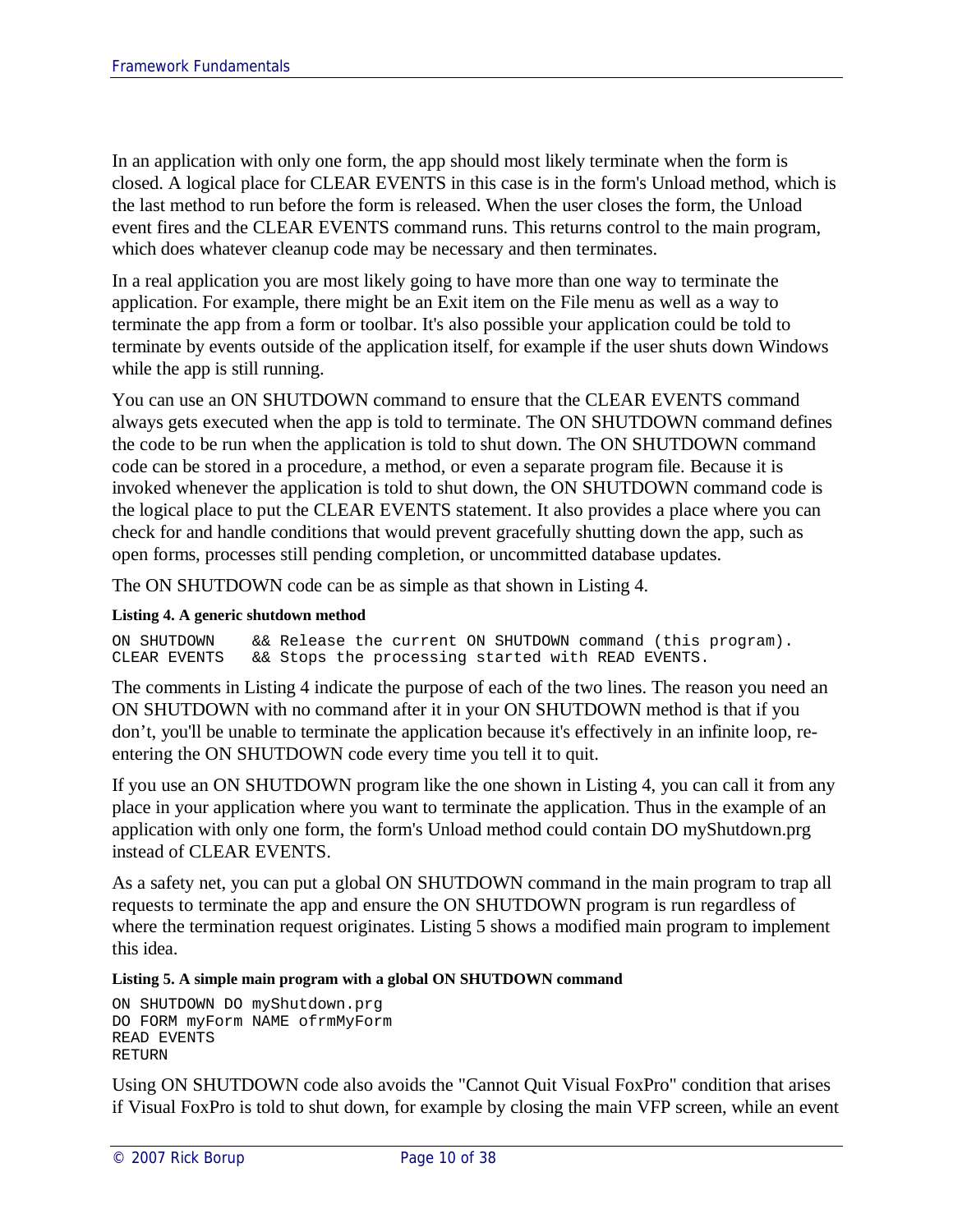loop is still in effect. If this condition occurs during development the developer can handle it by canceling the program, but in the runtime environment the end user has no way to terminate the app short of killing the process from the task manager.

| <b>Visual FoxPro</b>      |  |  |  |  |  |  |
|---------------------------|--|--|--|--|--|--|
| Cannot Quit Visual FoxPro |  |  |  |  |  |  |
| OΚ                        |  |  |  |  |  |  |

**Figure 3: The "Cannot Quit Visual FoxPro" condition occurs if you try to shut down VFP while an event loop is still active.**

In a real application, you are most likely going to want to do a lot of other things before opening the first form. For example, you may want to set up the runtime environment by issuing the appropriate SET statements. In a simple app with no application object, the main program is a good place to put these commands. Similarly, you might want to clean up the runtime environment by issuing a CLOSE ALL and related commands prior to terminating the app. The code in Listing 6 illustrates a slightly more complete main program that implements these ideas.

**Listing 6. A somewhat more complete main program**

```
SET TALK OFF
SET EXCLUSIVE ON
SET DELETED ON
ON SHUTDOWN DO myShutdown.prg
DO FORM myForm NAME ofrmMyForm
READ EVENTS
CLOSE ALL
RETURN
```
Other tasks commonly performed by the main program but not shown in Listing 6 include showing a splash screen, opening the database, setting the path, setting up a global error handler, putting up the application's main menu, setting the screen icon, caption, and background (if any), launching the security process for user login (if any), and so on.

If you decide to use an application object, much of the code that might otherwise be in the main program usually gets placed in a method or methods of the application object or one of its subordinate objects. When this is the case, you still need a main program as the application's starting point, but it need do nothing more than instantiate the application object and call whatever method is used to start up the app. The start-up code is often placed either in the application object's Show method or in a custom method named Run, Start, or whatever else you want to call it. A sample main program for an application that uses an application object is shown in Listing 7.

**Listing 7. A sample main program for an app that uses an application object**

```
PUBLIC oApp
oApp = NEWOBJECT( "myAppClass", "myAppClass.prg")
oApp.Run()
```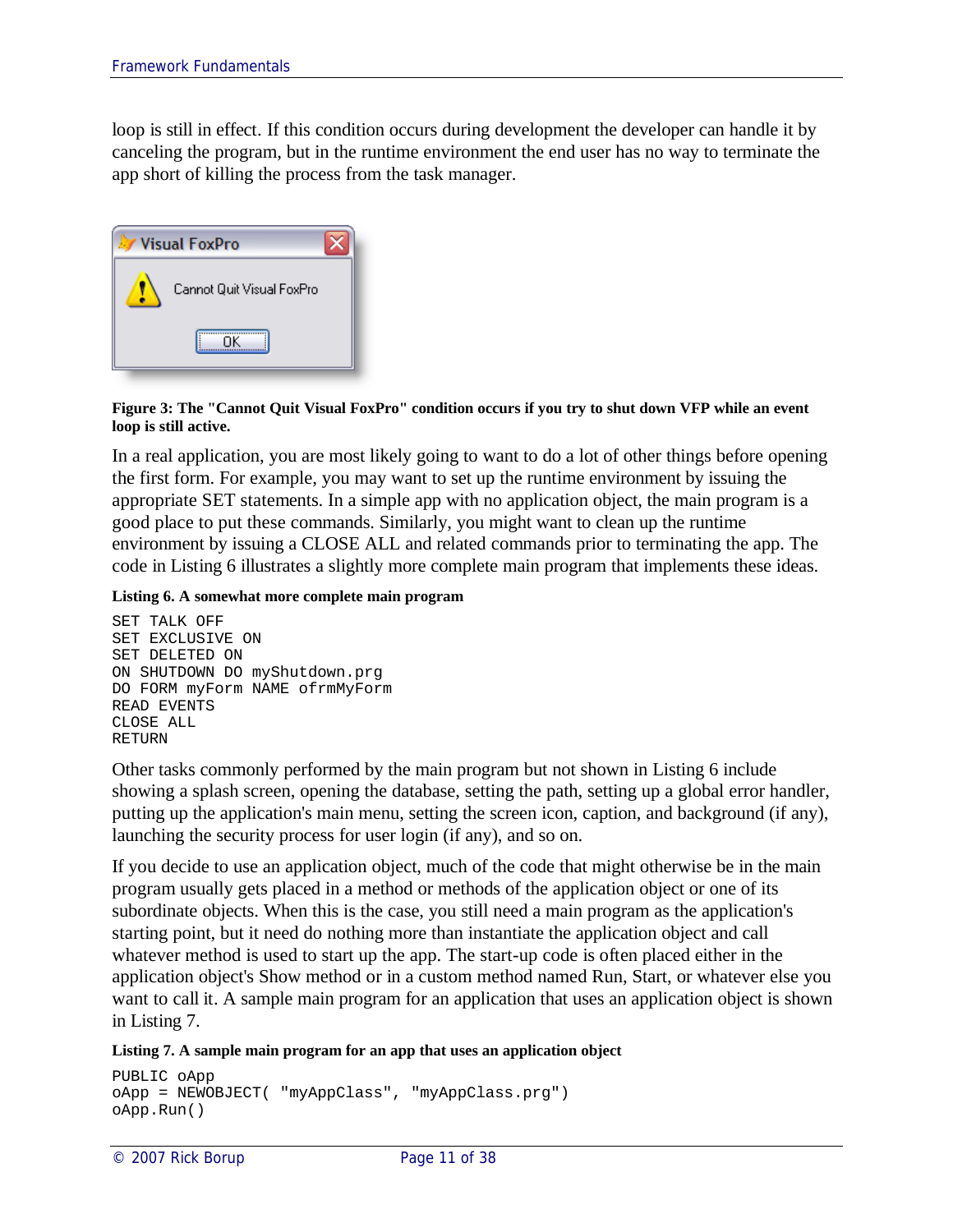#### RETURN

When an application object is used, the ON SHUTDOWN code is usually placed in a method of the application object and the ON SHUTDOWN command is something like this:

```
ON SHUTDOWN oApp.Shutdown()
```
# **The VFP application wizard**

No discussion of framework fundamentals for Visual FoxPro would be complete without some mention of VFP's own built-in framework. While you might not necessarily build a production application with this framework, it's nevertheless instructional to know it's there and to learn how it works.

The Visual FoxPro built-in framework is a combination of two tools, the Application Wizard and the Application Builder. The Application Wizard generates a generic, skeleton project from the framework's classes and other resources. The Application Builder can then be used to add application-specific elements to the generic project to create a useful application.

The Application Wizard is launched from the main menu by choosing Tools | Wizards | Application. The Wizard prompts you for a project name, as shown in Figure 4, and creates a project file of that name in the specified location.

| <b>Application Wizard</b>                                 |  |  |  |  |  |  |
|-----------------------------------------------------------|--|--|--|--|--|--|
| Select a file name and location for your new application: |  |  |  |  |  |  |
| Project name:                                             |  |  |  |  |  |  |
| myWizApp                                                  |  |  |  |  |  |  |
| Project file:                                             |  |  |  |  |  |  |
| c:\swfox2007\vfp9apps\wizapp\mywizapp.pjx<br>Browse       |  |  |  |  |  |  |
| Create project directory structure                        |  |  |  |  |  |  |
| Cancel                                                    |  |  |  |  |  |  |

#### **Figure 4: The Application Wizard prompts you for a project name and location.**

If you mark the 'Create project directory structure' check box, the Wizard creates a standard set of subdirectories such as Data, Forms, Help, Include, and so on, and places the generated files into the appropriate subdirectory. If you do not mark this check box, all the generated files are placed in the project's root directory.

It takes several seconds for the Application Wizard to run to completion. When it finishes, it launches the Application Builder, shown in Figure 5. The Application Builder is a tool designed to help you add data, forms, and reports to the application.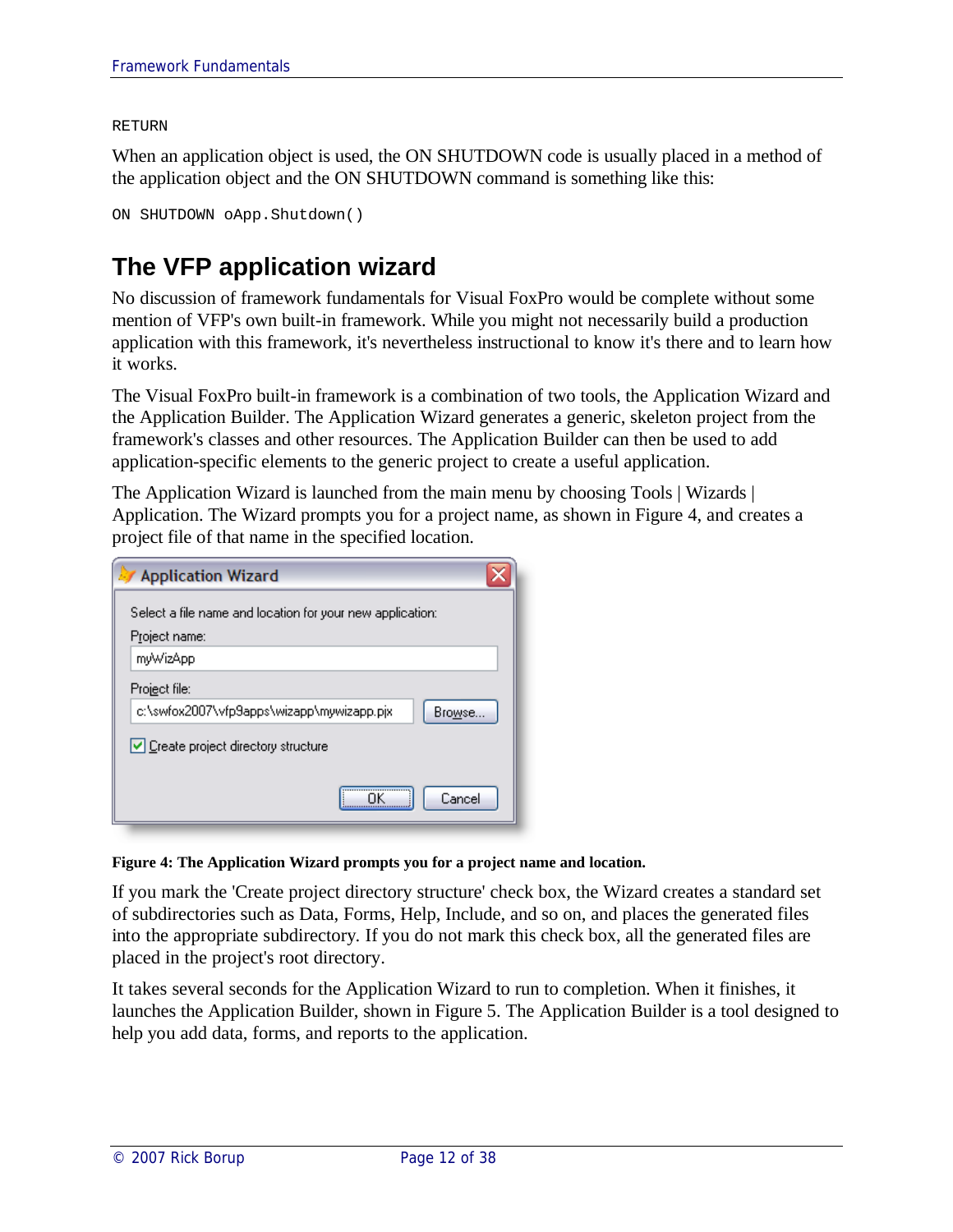| Application Builder: c:\swfox2007\vfp9apps\wizapp\my -                                                   |                                                                         |
|----------------------------------------------------------------------------------------------------------|-------------------------------------------------------------------------|
| [General]<br>Credits<br>Data<br>Forms<br><b>Advanced</b><br>Reports                                      |                                                                         |
| myWizApp<br>Name:<br>Image:<br>$\cdots$                                                                  | <b>Application Type</b><br>⊙ Normal<br>O Module<br>$\bigcirc$ Top-Level |
| Common Dialogs<br>☑ Splash screen<br>V Quick start<br>■ About dialog<br>$\sqrt{\frac{1}{2}}$ User logins | lcon                                                                    |
| Help                                                                                                     | OK<br>Cancel                                                            |

#### **Figure 5: The Application Builder is a tool for setting project attributes and adding new elements such as data, forms, and reports.**

You do not need to run the Application Builder at this point. If you close it and stop here, you can add new or existing databases, forms, reports, and other resources to the project via the Project Manager in the conventional manner. If you want to run the Application Builder later on, you can launch it from the VFP main menu via Tools | Wizards | All Wizards | Application Builder.

The project generated by the Application Wizard is a skeleton application comprising a main program, an application class library, a couple of menus, a configuration file, several header (#include) files, and other components. The Wizard also brings in references to several of the Visual FoxPro foundation classes, which are located in the ffc subdirectory under the VFP home directory.

Where applicable, the Application Wizard incorporates the name of the application into the names of the files it generates. For example, if you create an application named myWizApp, as shown in Figure 5, then the main program becomes myWizApp\_app.prg, the application class library is called myWizApp\_app.vcx, and so on.

The main program generated by the VFP application wizard is considerably different from the simple examples shown in Listings 2, 3, and 6. The downloads for this session include the generated code for an Application Wizard app named myWizApp. The main program, named myWizApp\_app.prg, can be found in the myWizApp\Progs\ directory.

Although the Visual FoxPro documentation refers to the skeleton application generated by the Application Wizard as a framework, in my view that is not really the framework. The framework is the underlying classes and other resources from which the skeleton application is derived. In that sense, the skeleton app is more an instance of the framework than the framework itself.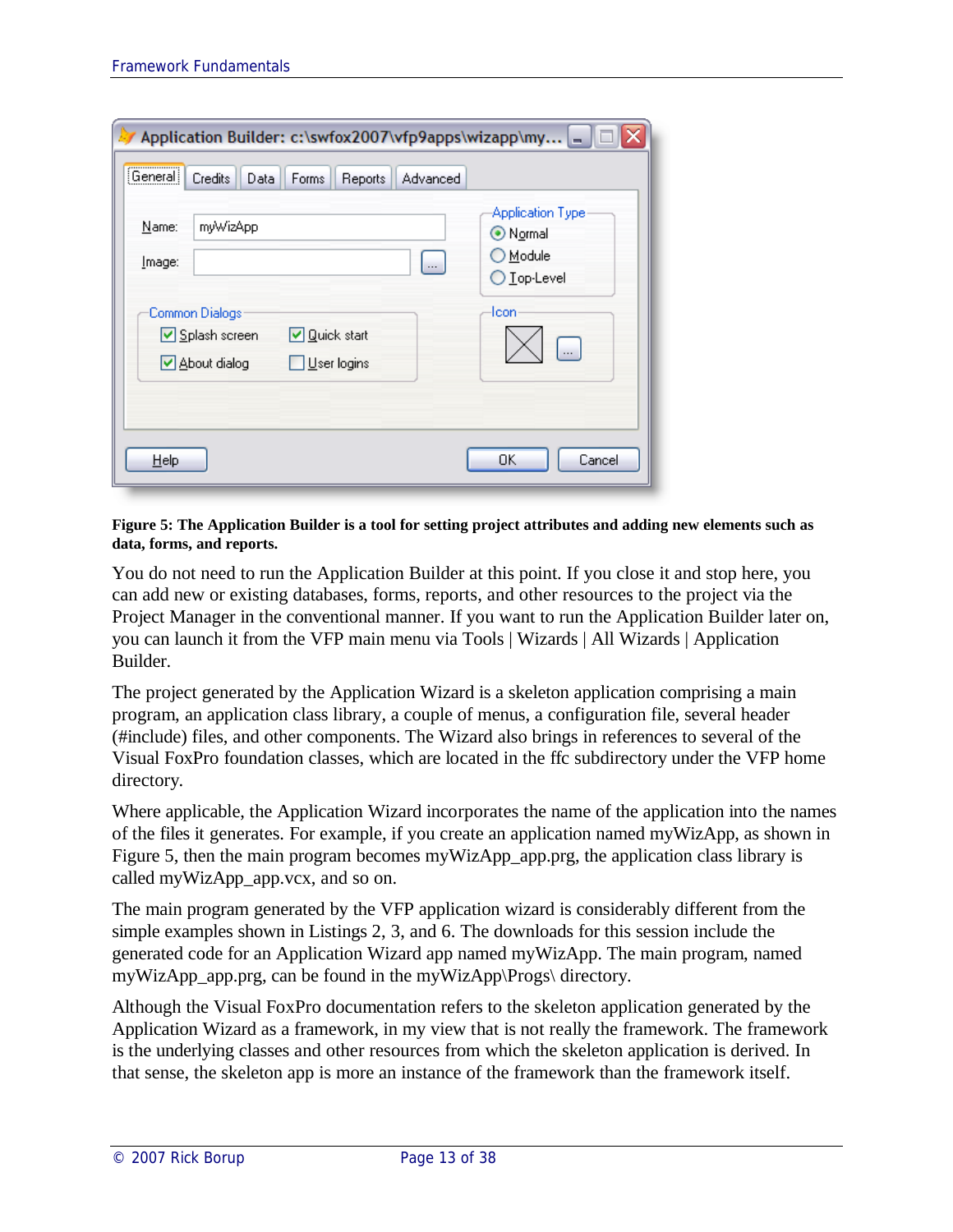Although it does nothing useful out of the box, you can compile the skeleton application into a executable and run it (see Figure 6). In actual practice you would of course need to add the data, forms, reports, and so on that are required to make a useful application. The purpose of the skeleton app generated by the Application Wizard, like that generated by any framework, is to give you a starting point.



**Figure 6: The skeleton application generated by the VFP Application Wizard can be compiled into an executable and run, although it does nothing useful until you add actual data, forms, and reports.**

If you want to learn more about the Visual FoxPro Application Wizard, not only can you generate and experiment with an app of your own but you can also explore the source code for the Application Wizard itself. The source code is included in XSource.zip, which is distributed with VFP and can be found in the Tools\XSource subdirectory under the VFP home directory.

To be sure you have the latest version of the XSource files, download XSource.zip for Visual FoxPro 9.0 SP1 from Microsoft using the link to "XSource for Visual FoxPro 9.0 SP1" on the VFP Product Updates page at http://msdn2.microsoft.com/en-us/vfoxpro/bb190232.aspx. This release of the XSource files, which was not included in the VFP 9.0 SP1 download, also comes with an updated license permitting not only usage and modification but also distribution of the source code. See the January 2006 Letter from the Editor at http://msdn2.microsoft.com/enus/vfoxpro/bb190239.aspx for more information on the new "permissive" license for this code.

Extract the contents of XSource.zip into Tools\XSource, retaining the folder names associated with each individual file within the zip file. After you do this, the XSource source code files are grouped into subdirectories under Tools\XSource\VFPSource. The project file for the Application Wizard is in Tools\XSource\VFPSource\Wizards\wzapp. Open the *wzapp* project file to explore the source code for the Application Wizard.

# **Building your own framework**

When you first set out to create your own framework, don't try to do too much. Your goal is not to create something with all the features of a commercial framework. Your goal is to learn by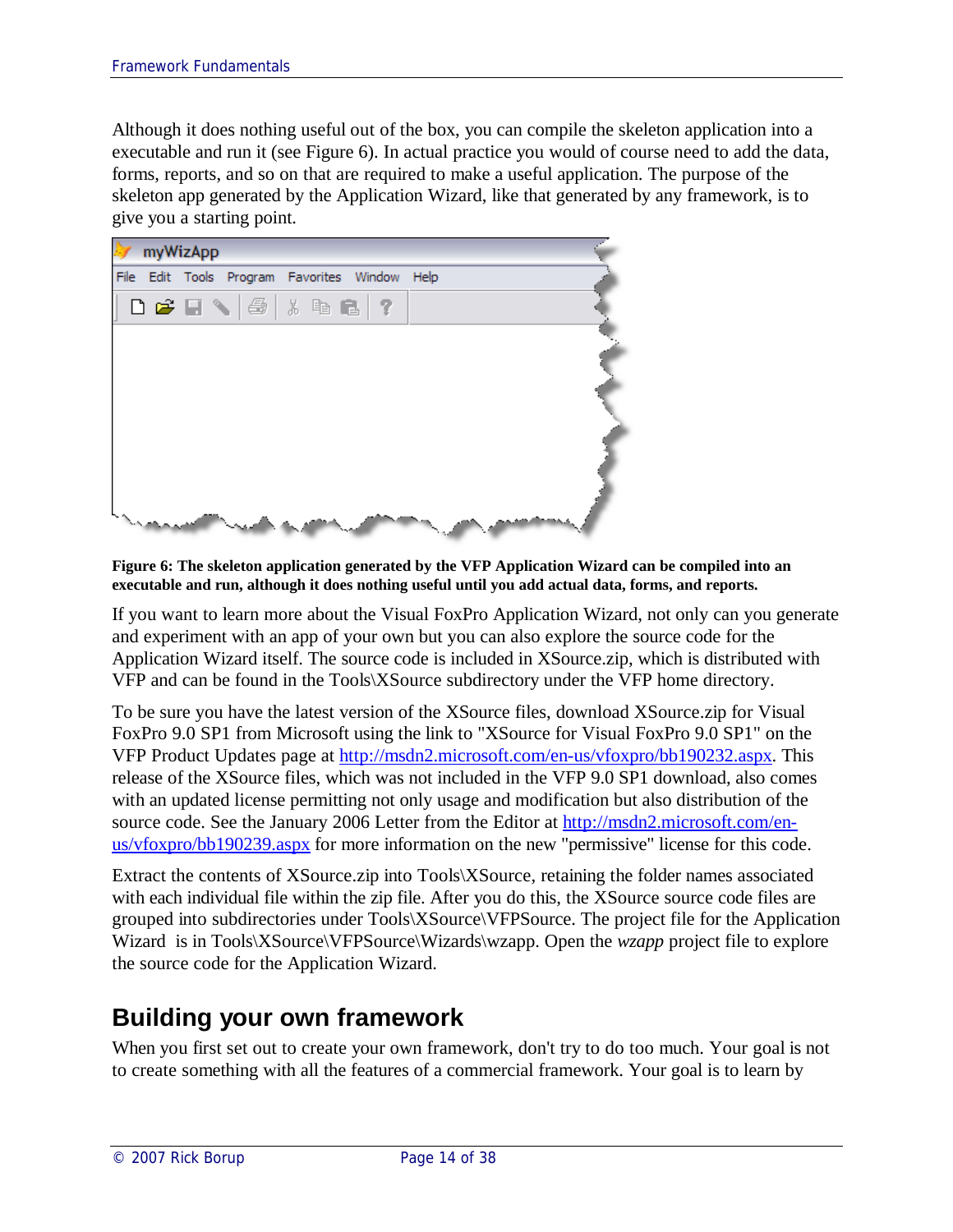doing, and you can learn a lot by creating a simple framework that implements some of the basic concepts.

Chances are you'll never develop anything close to what a fully featured commercial framework does. Why would you want to, when there are some excellent commercial frameworks available at reasonable prices? But until you understand basic framework concepts, you cannot really understand or appreciate everything a commercial framework does for you.

The rest of this session is devoted to helping you learn basic framework concepts by developing a simple yet fully functional framework and seeing how it's used to create a working application. The sample framework for this session is called "My Framework". To help identify them, all of the framework's classes, class libraries, and program files begin with the prefix *my*, and I'll refer to the framework itself as *myFramework*. All of the code for myFramework and for the sample application are included in the session downloads.

#### *Creating the framework base classes*

The first step is to create a visual class library (vcx) containing a set of subclasses derived directly from the Visual FoxPro base classes. Because these first-level subclasses are direct descendents of the VFP base classes, they are sometimes referred to as "one-off" classes, meaning they're one level removed from the base classes.

Although you can do it by hand, it's easy to write a program to create a class library and populate it with subclasses derived directly from the VFP base classes. A sample program for this purpose is shown in Listing 8. The code creates a class library named myBaseCtrl.vcx for the base controls, and another class library named myBaseForm.vcx for the base form and base toolbar classes. The class libraries are created in a sub-directory called Classes underneath wherever the program file itself is located.

It's not necessary to separate controls and forms into separate class libraries, but some type of organization is helpful. You can certainly choose a different arrangement if you prefer. Note that not all the VFP base controls are subclassed in this example. The code in Listing 8 is included in the session downloads in the myFramework directory.



When you open the session download code in Visual FoxPro on your own machine, the indented lines will be aligned as intended if you set the Tab size to 3 (under Tools | Options | IDE).

**Listing 8: This program creates class libraries containing one-off subclasses derived directly from the Visual FoxPro base classes.**

```
*=============================================================================
* Program: CREATEBASECLASSES.PRG
* Author: Rick Borup
* Date Written: 09/05/2007
* Copyright: (c) 2007 Information Technology Associates
* All rights reserved.
* Compiler: Visual FoxPro 09.00.0000.3504 for Windows
* Abstract: Create framework-level base classes from VFP base classes.
```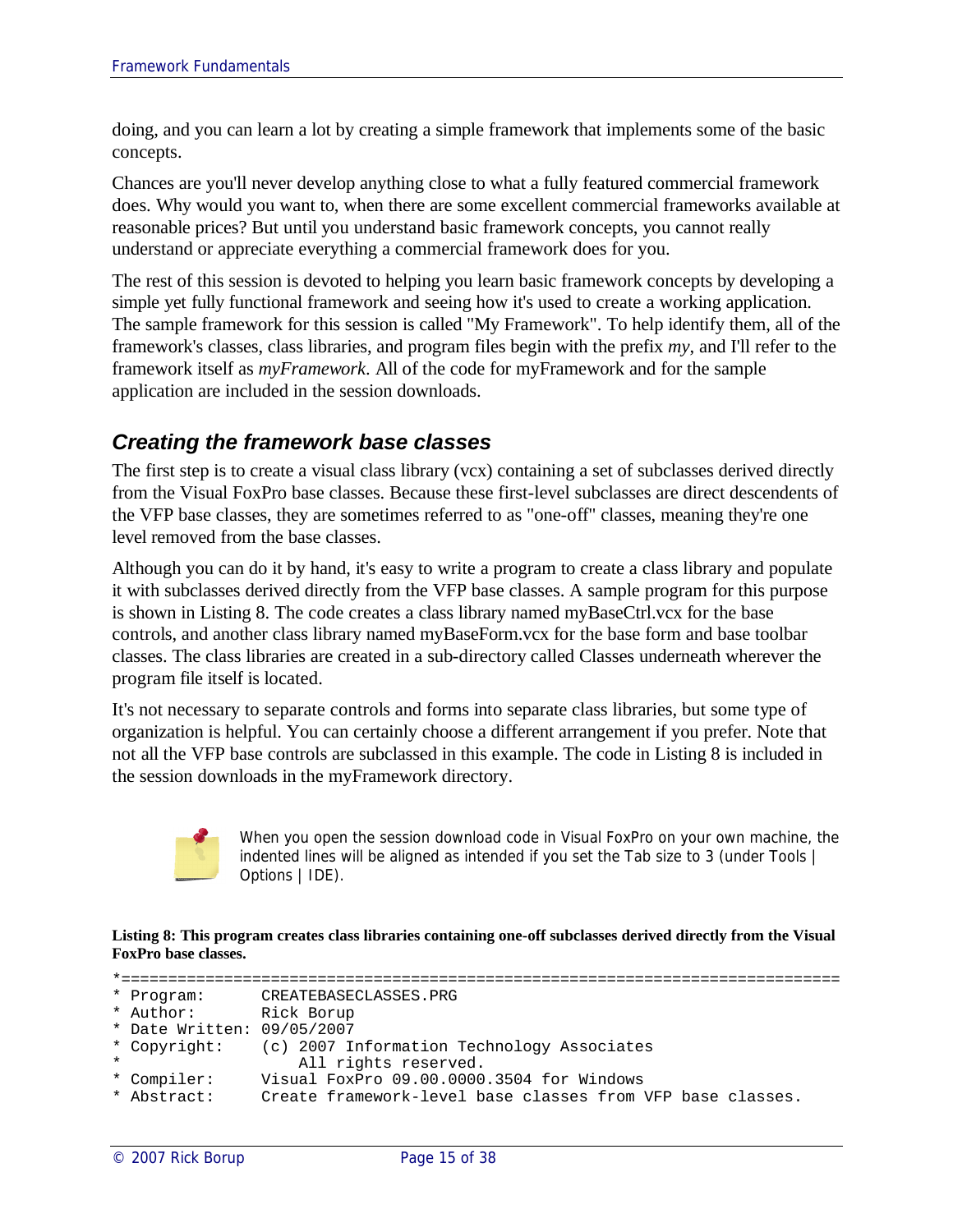```
* Environment in:
* Environment out:
* Parameters:
* Returns:
* Changes:
*=============================================================================
* Framework base controls
#DEFINE _BaseLibrary ".\Classes\myBaseCtrl.vcx"
CREATE CLASSLIB _BaseLibrary
CREATE CLASS chkBase OF _BaseLibrary as CheckBox NOWAIT
CREATE CLASS cboBase OF _BaseLibrary as ComboBox NOWAIT
CREATE CLASS cmdBase OF _BaseLibrary as CommandButton NOWAIT
CREATE CLASS cmgBase OF _BaseLibrary as CommandGroup NOWAIT
CREATE CLASS cntBase OF _BaseLibrary as Container NOWAIT
CREATE CLASS ctlBase OF _BaseLibrary as Control NOWAIT
CREATE CLASS edtBase OF _BaseLibrary as EditBox NOWAIT
CREATE CLASS grdBase OF _BaseLibrary as Grid NOWAIT
CREATE CLASS imgBase OF _BaseLibrary as Image NOWAIT
CREATE CLASS lblBase OF _BaseLibrary as Label NOWAIT
CREATE CLASS linBase OF _BaseLibrary as Line NOWAIT
CREATE CLASS lstBase OF _BaseLibrary as ListBox NOWAIT
CREATE CLASS opgBase OF _BaseLibrary as OptionGroup NOWAIT
CREATE CLASS optBase OF _BaseLibrary as OptionButton NOWAIT
CREATE CLASS pgfBase OF _BaseLibrary as PageFrame NOWAIT
CREATE CLASS sepBase OF _BaseLibrary as Separator NOWAIT
CREATE CLASS shpBase OF BaseLibrary as Shape NOWAIT
CREATE CLASS spnBase OF BaseLibrary as Spinner NOWAIT
CREATE CLASS txtBase OF  BaseLibrary as TextBox NOWAIT
CREATE CLASS tmrBase OF _BaseLibrary as Timer NOWAIT
* Framework base form and toolbar
#UNDEF _BaseLibrary
#DEFINE _BaseLibrary ".\Classes\myBaseForm.vcx"
CREATE CLASSLIB _BaseLibrary
CREATE CLASS frmBase OF _BaseLibrary as Form NOWAIT
CREATE CLASS tbrBase OF _BaseLibrary as ToolBar NOWAIT
```
Each of the CREATE CLASS statements opens a class designer window. The NOWAIT statement tells VFP to continue with the next line of code without waiting for the class designer window to be closed. Therefore when this program finishes running, there will be several class designer windows open in the VFP IDE. Because you do not need to make any changes to these base classes at this point, just close each of the class designer windows. (Tip: Using Ctrl+W to close a lot of cascaded windows is much faster than using the mouse.)

### *Creating the framework subclasses*

The next step in constructing the framework's class structure is to create some useful subclasses from the framework base classes. In order to keep things simple, only a few subclasses are presented here. They are meant to be representative of what in a real framework would be a wide variety of classes designed for all sorts of uses within an application.

The subclasses in this example are all stored in the same class libraries as the framework base classes from which they're derived. In a real framework, with dozens or perhaps even hundreds of classes, it would certainly be acceptable if not preferable design to create a separate class library or libraries for the framework subclasses.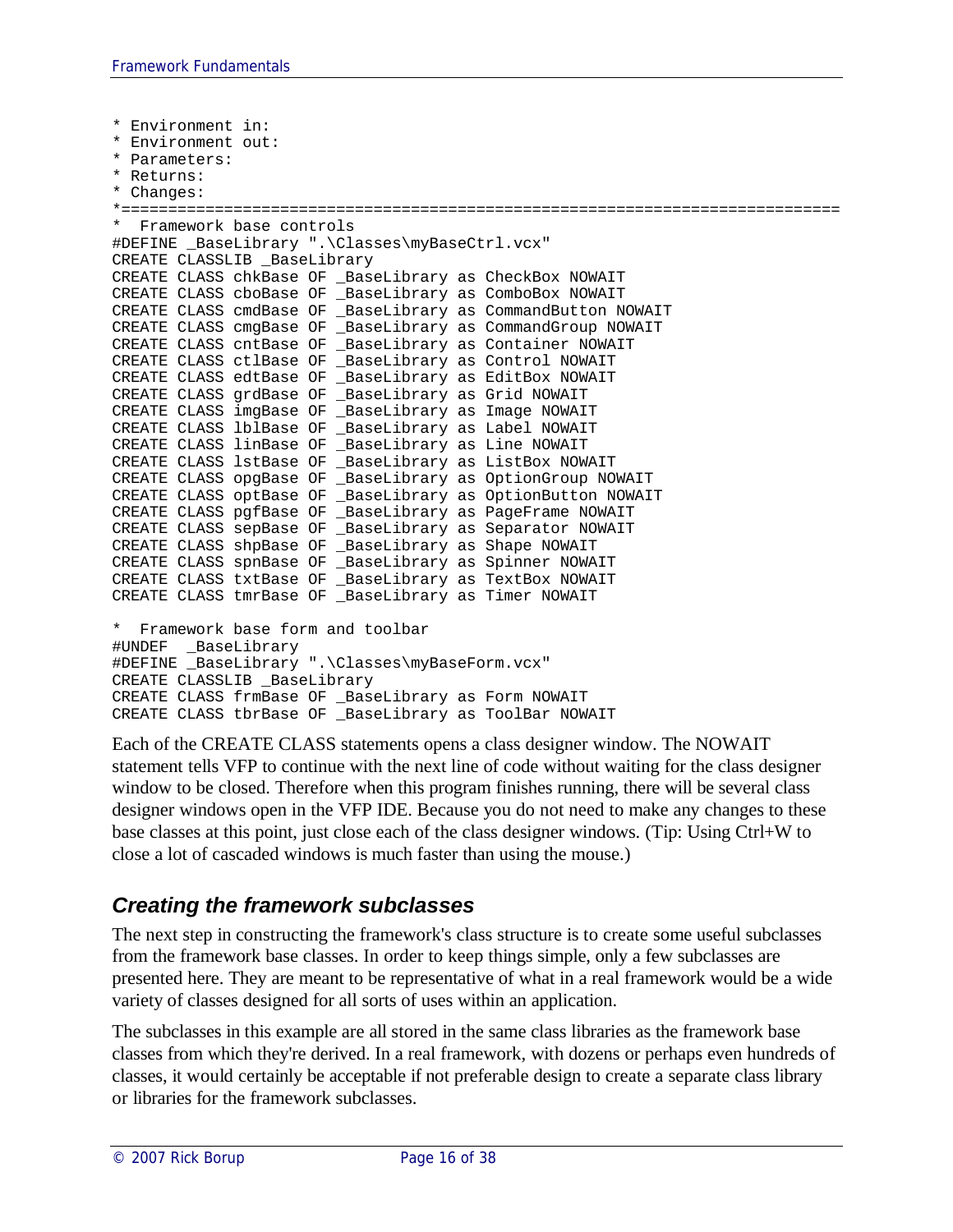The subclasses created for the sample framework are as follows:

- an "OK" command button with its caption set to OK and its Default property set to True;
- a "Cancel" command button with its caption set to Cancel and its Cancel property set to True;
- a display-only text box with its back color set to cyan and its When method set to always return False;
- a framework-aware base form with code in its Destroy method to communicate with the framework's form manager object and code in its Show method to restore its size if the form is minimized when launched;
- a subclass of the framework-aware base class with an OK button; and
- a subclass of the framework-aware base class with OK and Cancel buttons.

The code in Listing 9 is intended for demonstration purposes only. In actual practice you would most likely create these subclasses manually via the Class Designer instead of using code. The purpose of including this code here is to illustrate the properties and methods that are changed in the subclasses. The code in Listing 9 is included in the session downloads.

**Listing 9: This program creates some useful subclasses of the framework base classes.**

```
*=============================================================================
* Program: CREATESUBCLASSES.PRG
* Author: Rick Borup
* Date Written: 09/05/2007
* Copyright: (c) 2007 Information Technology Associates
                All rights reserved.
* Compiler: Visual FoxPro 09.00.0000.3504 for Windows
* Abstract: Create framework-level subclasses.
* Environment in:
* Environment out:
* Parameters:
* Returns:
* Changes:
*=============================================================================
#DEFINE _BaseLibrary ".\Classes\myBaseCtrl.vcx"
      " OK" command button
CREATE CLASS cmdBaseOK OF _BaseLibrary as cmdBase FROM _BaseLibrary NOWAIT
TEXT TO lcMethodCode NOSHOW 
* Method: cmdOK.Click()
thisform.Release()
ENDTEXT
_cliptext = lcMethodCode
MODIFY CLASS cmdBaseOK OF _BaseLibrary METHOD Click
*** Paste method code<br>*** Set Caption to \<
*** Set Caption to \<OK
    Set Default to .T.
     "Cancel" command button
CREATE CLASS cmdBaseCancel OF _BaseLibrary as cmdBase FROM _BaseLibrary NOWAIT
TEXT TO lcMethodCode NOSHOW 
    Method: cmdCancel.Click()
```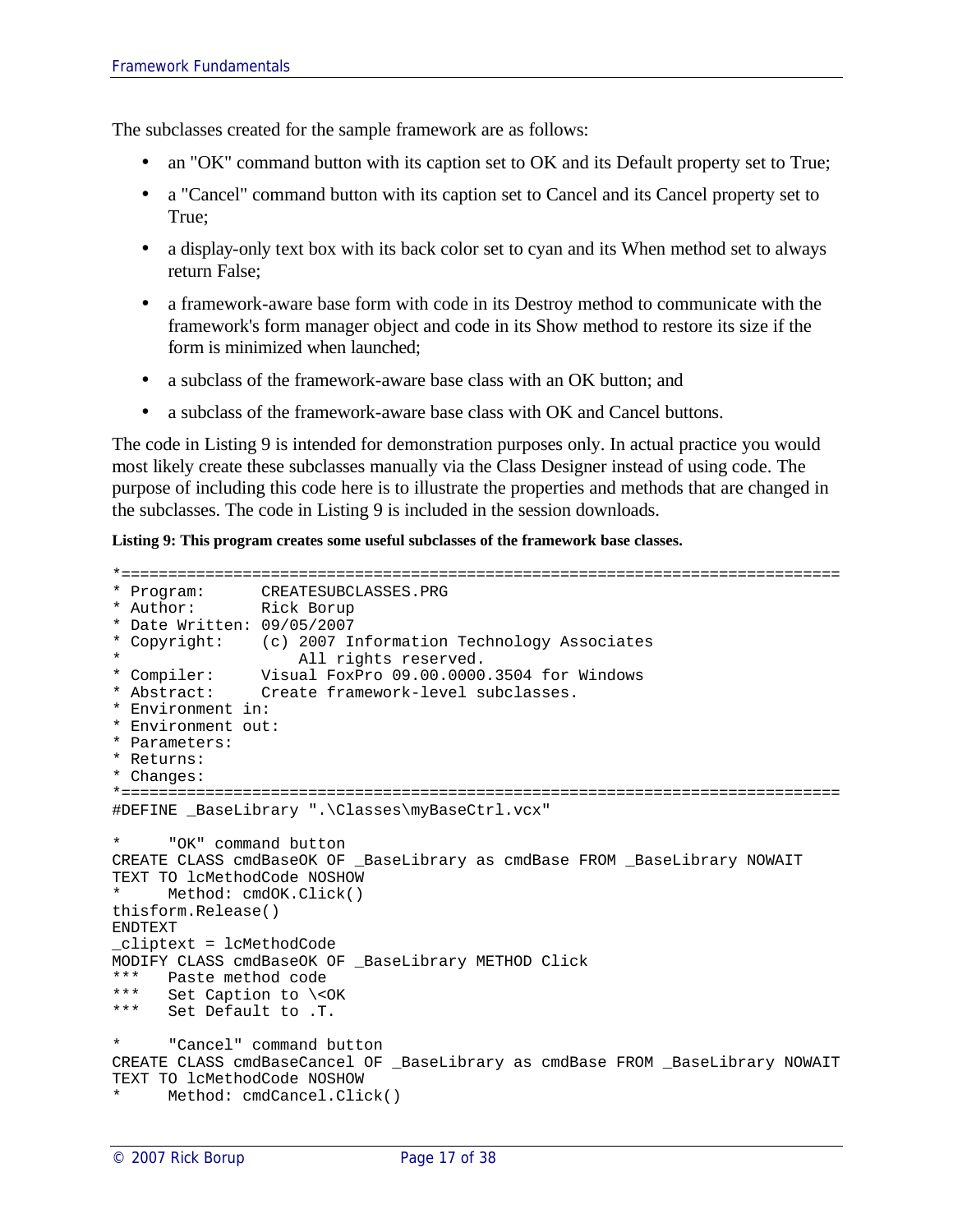```
thisform.Release()
ENDTEXT
_cliptext = lcMethodCode
MODIFY CLASS cmdBaseCancel OF _BaseLibrary METHOD Click
*** Paste method code
*** Set Caption to \<Cancel
*** Set Cancel to .T.
     Display-only textbox
CREATE CLASS txtBaseDisplayOnly OF _BaseLibrary as txtBase FROM _BaseLibrary 
      NOWAIT
TEXT TO lcMethodCode NOSHOW
     Method: txtBaseDisplayOnly.When()
RETURN .F.
ENDTEXT
_cliptext = lcMethodCode
MODIFY CLASS txtBaseDisplayOnly OF _BaseLibrary METHOD When
*** Paste method code<br>*** Set BackColor to
     Set BackColor to 128,255,255 (cyan)
DO ( _Browser) WITH ( _BaseLibrary)
#UNDEF _BaseLibrary
#DEFINE _BaseLibrary ".\Classes\myBaseForm.vcx"
     A framework-aware base form
CREATE CLASS frmBaseAppAware OF _BaseLibrary as frmBase FROM _BaseLibrary
      NOWAIT
TEXT TO lcMethodCode NOSHOW 
     Method: frmBaseAppAware.Destroy()
IF TYPE( "oApp.oFormMgr") = "O" AND !ISNULL(oApp.oFormMgr)
   IF PEMSTATUS(oApp.oFormMgr, "ReleaseForm", 5) = .T. AND ;
      PEMSTATUS(oApp.oFormMgr, "ReleaseForm", 3) = "Method"
      oApp.oFormMgr.ReleaseForm( thisform.name)
   ENDIF
ENDIF
ENDTEXT
_cliptext = lcMethodCode
MODIFY CLASS frmBaseAppAware OF _BaseLibrary METHOD Destroy
*** Paste method code
TEXT TO lcMethodCode NOSHOW 
* Method: frmBaseAppAware.Show()
LPARAMETERS nStyle
WITH thisform
   IF .WindowState = 1 && If form is minimized,
      .WindowState = 0 && set it to normal.
   ENDIF
ENDWITH
ENDTEXT
_cliptext = lcMethodCode
MODIFY CLASS frmBaseAppAware OF _BaseLibrary METHOD Show
*** Paste method code
* A framework-aware subclass form with an OK button
CREATE CLASS frmBaseOK OF _BaseLibrary as frmBaseAppAware FROM 
      _BaseLibrary NOWAIT
*** Add OK button from myBaseCtrl.vcx
```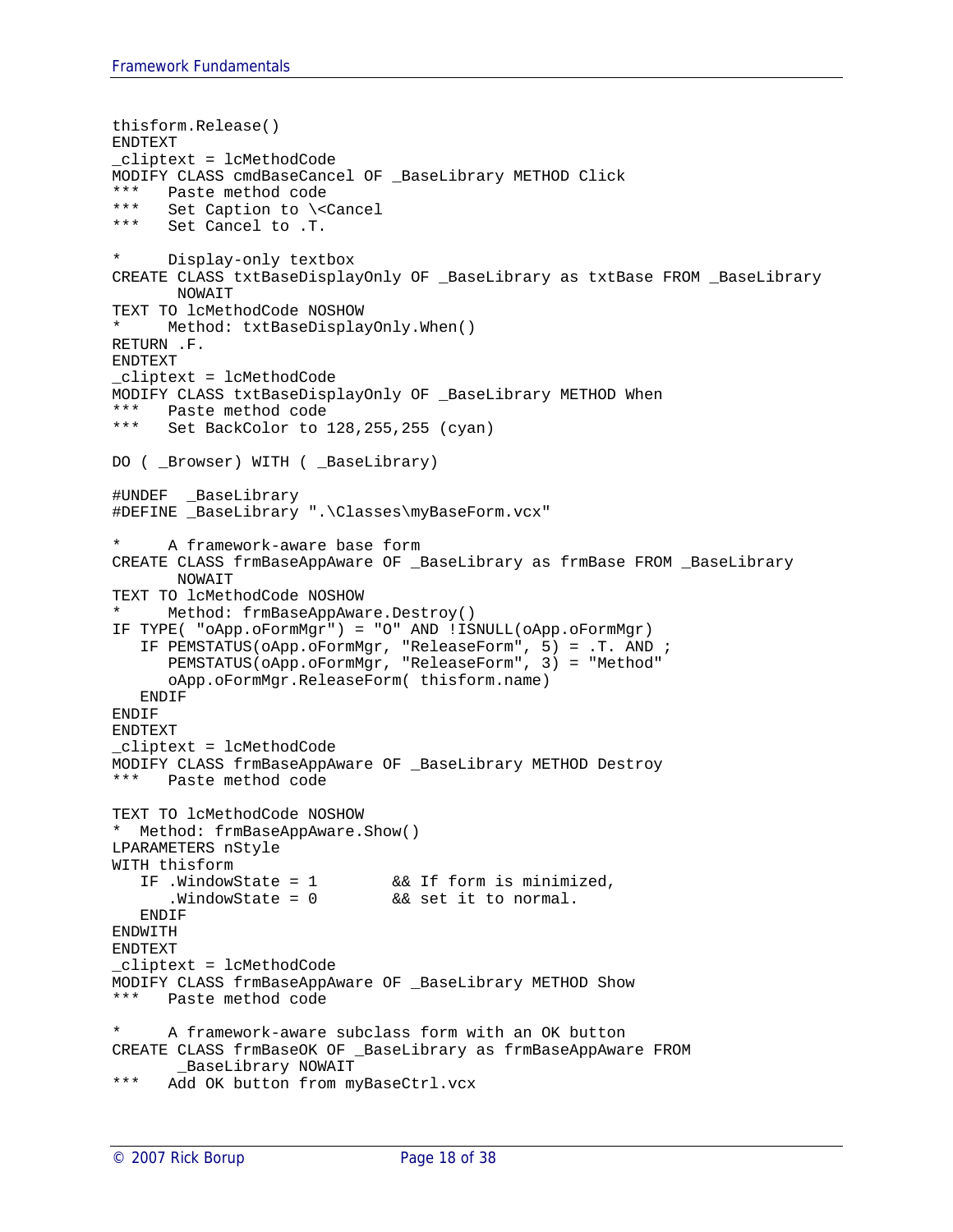```
* A framework-aware subclass form with OK and Cancel buttons
CREATE CLASS frmBaseOKCancel OF _BaseLibrary as frmBaseAppAware FROM 
      _BaseLibrary NOWAIT
*** Add OK and Cancel buttons from myBaseCtrl.vcx
* View classes in class browser
DO ( Browser) WITH ( BaseLibrary)
```
#### RETURN

Now that the framework-level classes and sub-classes for forms and controls have been created, we can turn our attention to the non-visual classes for the application object, the forms manager, the menu manager, and the reports manager.

#### *Creating the application object class*

When an application is first launched, several startup tasks typically have to be done before the user can begin interacting with the application. For example, the runtime environment needs to be set up, a splash screen might be displayed, a database may need to be opened, the main menu needs to be put up, and an initial form may need to be opened. Remembering the section about what belongs in the main program, you know that these things can be done in main.prg or they can be assigned to the application object or one of its delegates. In order to stick with an objectoriented design as much as possible, the sample framework for this session uses the second approach of assigning the application initialization tasks in the application object. As shown in Listing 10, the main program for the sample framework does nothing more than instantiate the application object.

**Listing 10: The main program for the sample framework does nothing more than instantiate the application object and call its Run method.**

```
PUBLIC oApp
oApp = NEWOBJECT( "myAppCls", "myAppCls.prg")
oApp.Run()
RETURN
```
As you can tell from the main program, the application object for myFramework is a prg-based class called myAppCls defined in a program file named myAppCls.prg. After instantiating the application object, the main program calls its Run method. The Run method, which is shown in Listing 11, is responsible for doing all of the tasks necessary to initialize the application and for starting the event loop by issuing READ EVENTS.

#### **Listing 11: The application object's Run method is responsible for initializing the application and for starting the event loop.**

```
PROCEDURE Run() as VOID
ON SHUTDOWN oApp.Shutdown() && Use "oApp.Shutdown()", not "this.Shutdown()".
this.InitializeApp()
ON ERROR oApp.oErrorHandler.HandleError( ERROR(), PROGRAM(), LINENO(), 
        MESSAGE(), .T.)
_SCREEN.Visible = .T.
READ EVENTS
ENDPROC && Run
```
In order to keep the size of the Run method to a minimum, most of the detail tasks required to initialize the application are delegated to the InitializeApp method. As you can see from Listing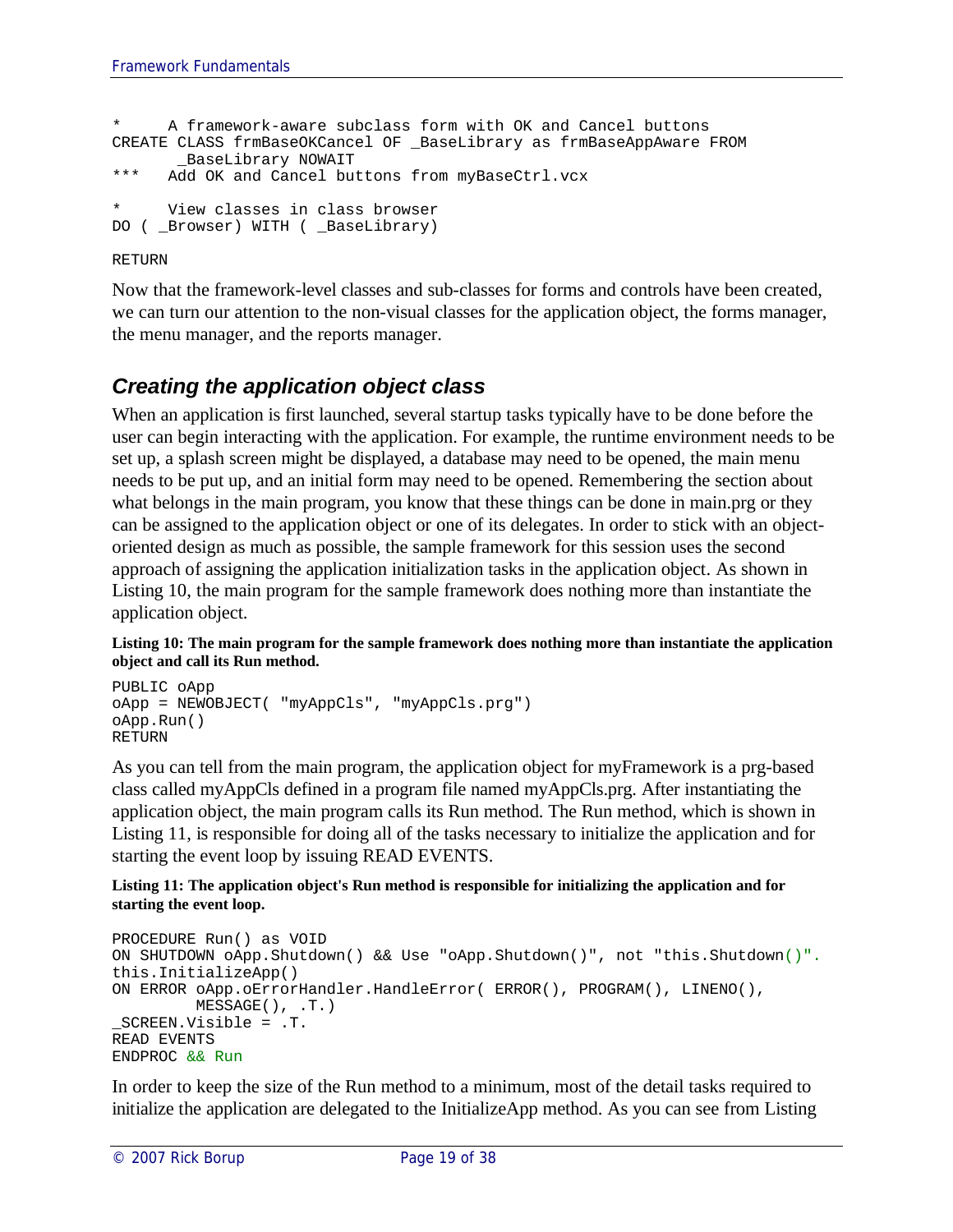11, the Run method sets up the ON SHUTDOWN code, established an error handler via the ON ERROR command, makes the screen visible, and issued READ EVENTS.

At runtime, shutdown requests and errors typically occur in code running outside of the application object, for example in forms, controls, or methods of other objects. Therefore the ON SHUTDOWN and ON ERROR commands issued by the application object must be functional regardless of where they are invoked. That's why, in those two commands, the Run method refers to the application object by name (oApp) instead of using "this". At runtime, "this" does not always refer to the application object, but oApp always does.

The primary responsibility of the Shutdown method is to issue CLEAR EVENTS to terminate the event loop. The Shutdown method in myFramework is also set up to ask the user if they want to terminate the application, if the value of the application object's lPromptOnExit property is True. The idea here is that the user would have a way, perhaps via a check box in an Options dialog, to set the value of lPromptOnExit True or False according to their personal preference. The Shutdown method code is shown in Listing 12.

#### **Listing 12: The application object's Shutdown method is responsible for terminating the event loop by issuing CLEAR EVENTS.**

```
PROCEDURE Shutdown() as VOID
IF THIS.lPromptOnExit = .T.
   IF MESSAGEBOX( "Do you want to quit now?", ;
                 MB_YESNO + MB_ICONQUESTION, "Exit Application") <> IDYES
      RETURN
   ENDIF
ENDIF
ON SHUTDOWN && Clear ON SHUTDOWN command to avoid infinite loop
this.CleanUp()
CLEAR EVENTS
ENDPROC && Shutdown
```
As you can see, the Shutdown method in myFramework calls a method named CleanUp, which as its name implies is responsible for cleaning up the application environment before shutting down. If the application is running in development mode—that is, if the developer is running it in the VFP IDE during testing and debugging—the CleanUp method calls a method named DevEOJ which does a few additional things to restore the developer's environment before shutting down the app. You can see the CleanUp, DevEOJ, and all the other mthods of the sample application object in the session downloads. In actual practice, there are probably going to be more things you want to do in CleanUp and DevEOJ than are shown in the sample code.

The framework-level application class code also contains several abstract methods designed to be implemented in the application subclass. These include the CreateAppObjects method that instantiates the framework manager classes for forms, menus, and reports. This code needs to be implemented in the application subclass because these objects are instantiated from applicationlevel subclasses whose names are set up at runtime.

The code for myAppCls.prg is too long to reproduce here, but is included in its entirety in the session downloads so you can inspect it and learn how it operates.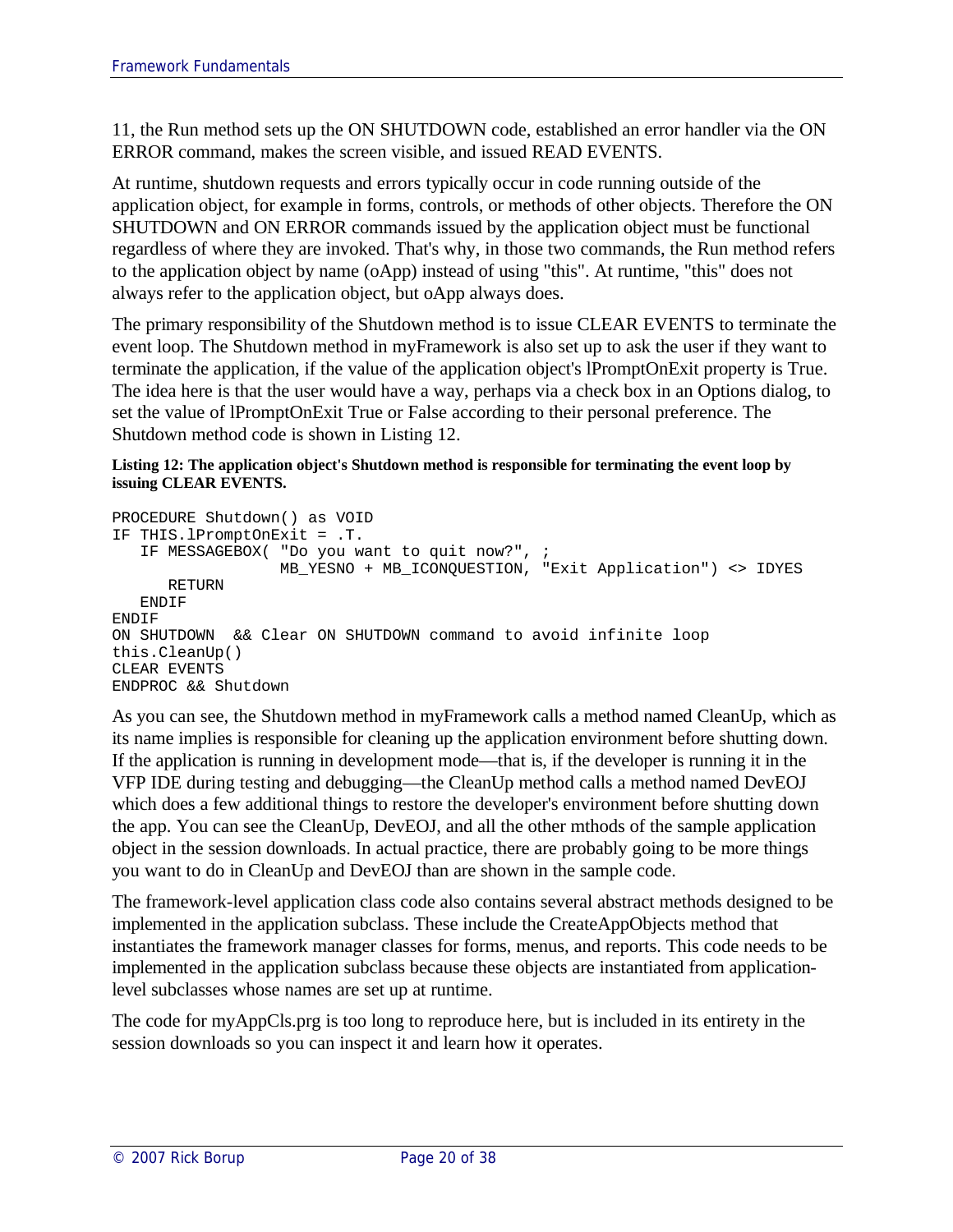### *Constructing a forms manager class*

The primary purpose of a forms manager class is to facilitate the instantiation, display, and release of form objects. A forms manager may also be used to coordinate these events with other objects in the framework that need to aware that a form has been instantiated, released, or has changed state.

In Visual FoxPro, forms can be defined as form files (.scx) or as classes in a visual class library (.vcx). Forms defined in form files are instantiated with the DO FORM command, while forms defined in a class library are instantiated with CREATEOBJECT or NEWOBJECT. A forms manager can encapsulate both behaviors and expose them to the application through a single interface such as a DoForm method.

The forms manager class for the sample framework used in this session does just that. The code is too long to reproduce in the body of this paper, but the entire forms manager class is included in the session downloads as myFormMgr.prg.

The forms manager uses a forms collection to keep track of which forms are in use at any given time. Each entry in the forms collection holds information about one particular form. When the form manager's DoForm method is called, it checks to see if the form is already running. If not, the forms manager instantiates the form and adds it to the forms collection by calling the AddToFormsCollection method. If the form is already running, the form manager calls the form object's Show method. In this framework, only one instance of a given form is allowed to run at the same time.

In the sample framework for this session, the forms collection is stored in an array property of the forms manager class.<sup>2</sup> Each row of the array holds five pieces of information about the form: the form's name, its object name, whether it is .scx based or .vcx based, how many parameters are accommodated in its Init method, and the menu bar name associated with the form on the Window pad of the application's main menu.

In this sample framework, forms that interact with the forms manager need to be registered with the application by the developer. An embedded table named FormList.dbf is used for this purpose. As shown in Table 1, the FormList table has columns for each of the five elements of information in the forms collection.

| <b>Field Name</b> | <b>Type</b> | <b>Size</b> | <b>Description</b>                                          |
|-------------------|-------------|-------------|-------------------------------------------------------------|
| cFormName         | C           | 50          | Name of the form (e.g., frmCustomers)                       |
| cObjName          | C           | 50          | Object name of the form at runtime (e.g., ofrmCustomers)    |
| cBarName          | C           | 20          | Name to appear on the Window menu pad (e.g., Customers)     |
| nNbrParms         | N           | 2,0         | Number of parameters accommodated in the form's Init method |
| <b>IClassForm</b> |             |             | True for .vcx-based forms, False for .scx-based forms       |

| Table 1: The FormList.DBF table stores information about registered forms in the application. |  |  |  |  |  |
|-----------------------------------------------------------------------------------------------|--|--|--|--|--|
|-----------------------------------------------------------------------------------------------|--|--|--|--|--|

 $2$  If you are using VFP 8.0 or later, a collection object might be a better choice than an array. The forms manager class used in the sample framework for this session is derived from a class I created long before the collection class was introduced in VFP 8.0.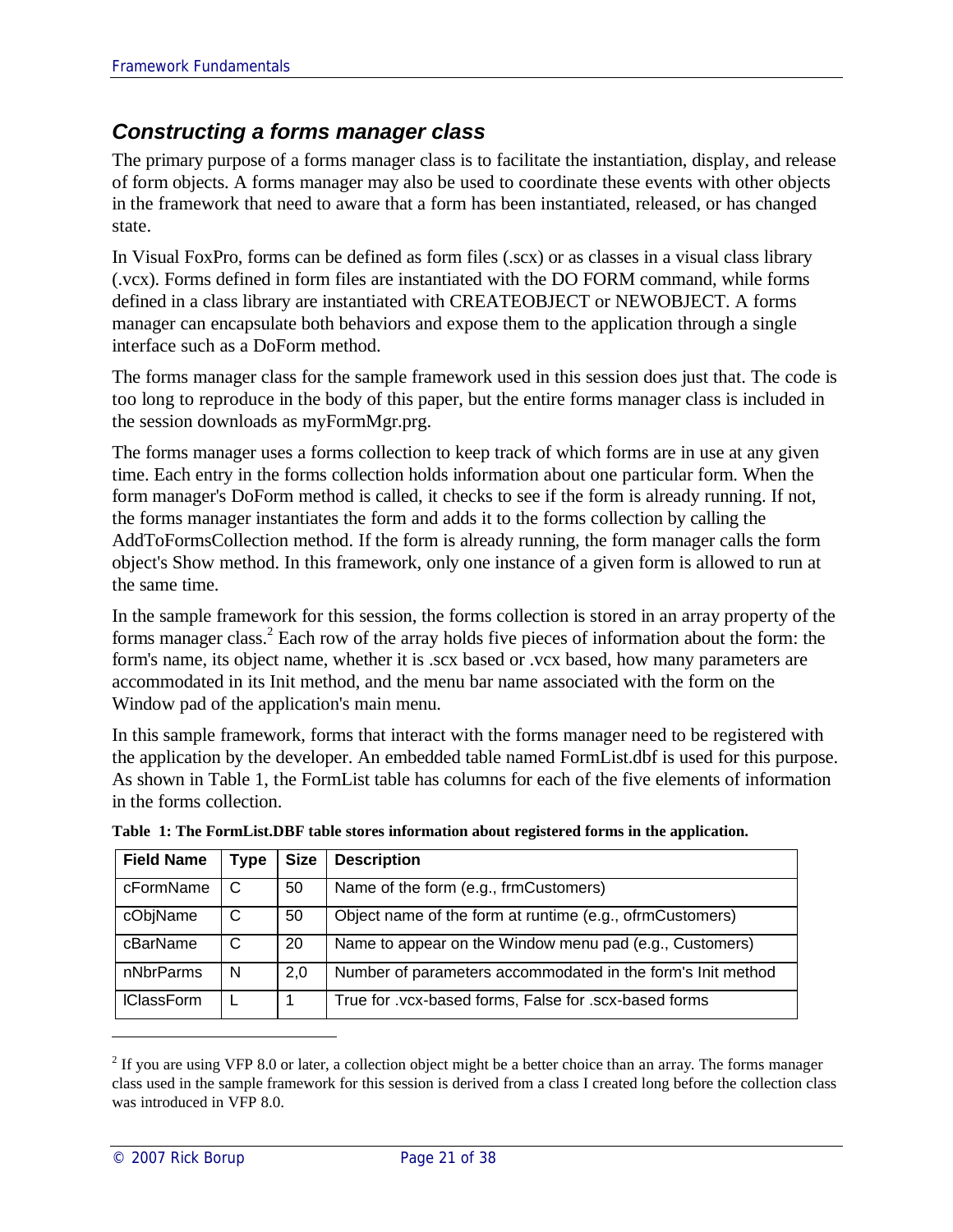The developer registers a form by adding a row with the appropriate values to the FormList table. Figure 7 shows the FormList table entry for a sample form named frmDummy. The form's object name is ofrmDummy, its menu bar name is Dummy Form, it takes zero parameters, and it is not a class-based form.



#### **Figure 7: The FormList table entry for a sample form named frmDummy.**

The forms manager class also has a ReleaseForm method. The purpose of the ReleaseForm method is to remove the form from the forms collection, which is done by a call to the form manager's RemoveFromFormsCollection method.

Even if you place a command button prominently labeled "Close" on a form, users won't always use it to close the form. A form can also be closed in other ways, such as by clicking the standard Windows Close button on the form's title bar. For this reason, you can't rely on code in a command button or any other individual control to notify the forms manager object that the form is being released. Instead, that responsibility belongs to the form itself. That's why the Destroy event method of the framework-aware forms class used in this framework includes a call to the form manager's ReleaseForm method, as shown earlier in Listing 9.

The forms manager also handles other functions such as a method to check whether a form is registered in the FormList table, a method to close all open forms (useful when the application is being shut down), and methods to interact with the menu manager class in order to add the name of a registered form to the Window menu pad when the form is instantiated and remove it when the form is released.

### *Constructing a menu manager class*

Although Visual FoxPro became an object-oriented development tool when VFP 3.0 superseded FoxPro 2.x, and although VFP has continued to evolve in that direction ever since, menus remain essentially unchanged and are still purely procedural. Over the years, developers have come up with several approaches to improve on the native VFP Menu Designer in attempts to move menu design in a more data-driven and object-oriented direction. One such current project is the VFPX Menu Project, available for download from CodePlex at http://www.codeplex.com/VFPX.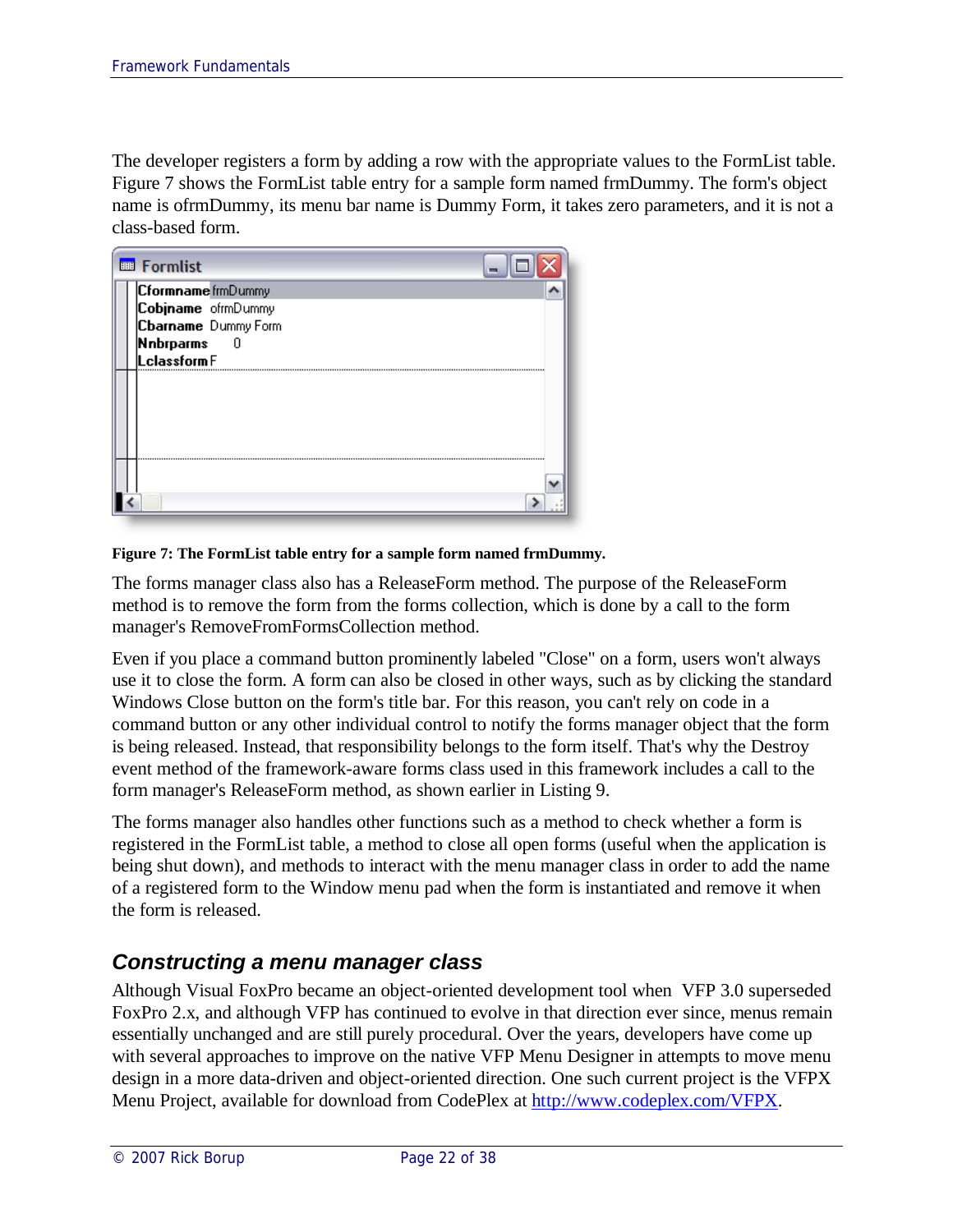Unless you choose to incorporate a replacement approach to menus in your framework, you're stuck with the native VFP approach to designing menus and programmatically manipulating them at runtime. Because menus are not classes, you can't subclass them to implement specific behaviors. For the framework designer, this means supplying a basic menu and copying it (or creating it from code) into the generated project for every application.

What sorts of things should a framework menu manager be expected to accomplish? One useful function is to add the name of a form to the Window menu pad when the form is opened, and remove it when the form is closed. In the sample framework for this session, this functionality is implemented by a coordinated effort between the forms manager and the menu manager.

When the forms manager adds a form to its forms collection, it makes a call to the menu manager's AddToWindowPad method. Using parameters, the forms manager passes the menu manager the information necessary for the menu manager to set up a bar on the Window menu for the newly opened form. Similarly, when the forms manager removes a form from its forms collection, it makes a call to the menu manager's RemoveFromMenuPad method.

Another function the menu manager can handle is removing bars or pads from the main menu under certain conditions. For example, I like to have a Developer menu pad available when I'm testing and debugging compiled apps from with the Visual FoxPro IDE. The Developer menu gives me access to tools such as the Debugger, the Class Browser, the Data Session window, and the Command Window while the application is running. Of course, these tools aren't available to the end user so the Developer pad should be removed if the app is not running in the VFP IDE.

Similarly, there may be individual bars on a menu pad that are available to some users but not all users, perhaps depending on their access level. One example might be a menu item giving the user the ability to add new users or edit other existing users' passwords or permissions. In my opinion, if a user does not have access to the functionality provided via a certain menu bar it's preferable to remove that bar entirely rather than merely to disable it. A disabled menu bar still shows on the menu pad and serves to let the unauthorized user know there is a function they can't get to, whereas removing the bar hides the existence of that functionality from the unauthorized user. The menu manager can provide a method to remove a bar from a menu pad based on its bar name.

Although working with native VFP menu pads and bars is not as intuitive as it could be, the code for the menu manager class is fairly straightforward. The menu manager class for the sample framework is included in the session downloads as myMenuMgr.prg.

### *Constructing a reports manager class*

The primary job of the reports manager class is to encapsulate the logic necessary to print and/or preview a report. In the same way the forms manager provides a DoForm method to hide the differences between instantiating a vcx-based from and an scx-based form from the rest of the application, the reports manager in this sample framework provides a ShowReport method that takes care of rendering a report in the manner specified by the user.

In the sample framework, the report manager's ShowReport method takes three parameters: the name of the report, a flag indicating whether or not to prompt the user to print after preview, and a flag indicating whether to run the report as a summary or not. In addition, the ShowReport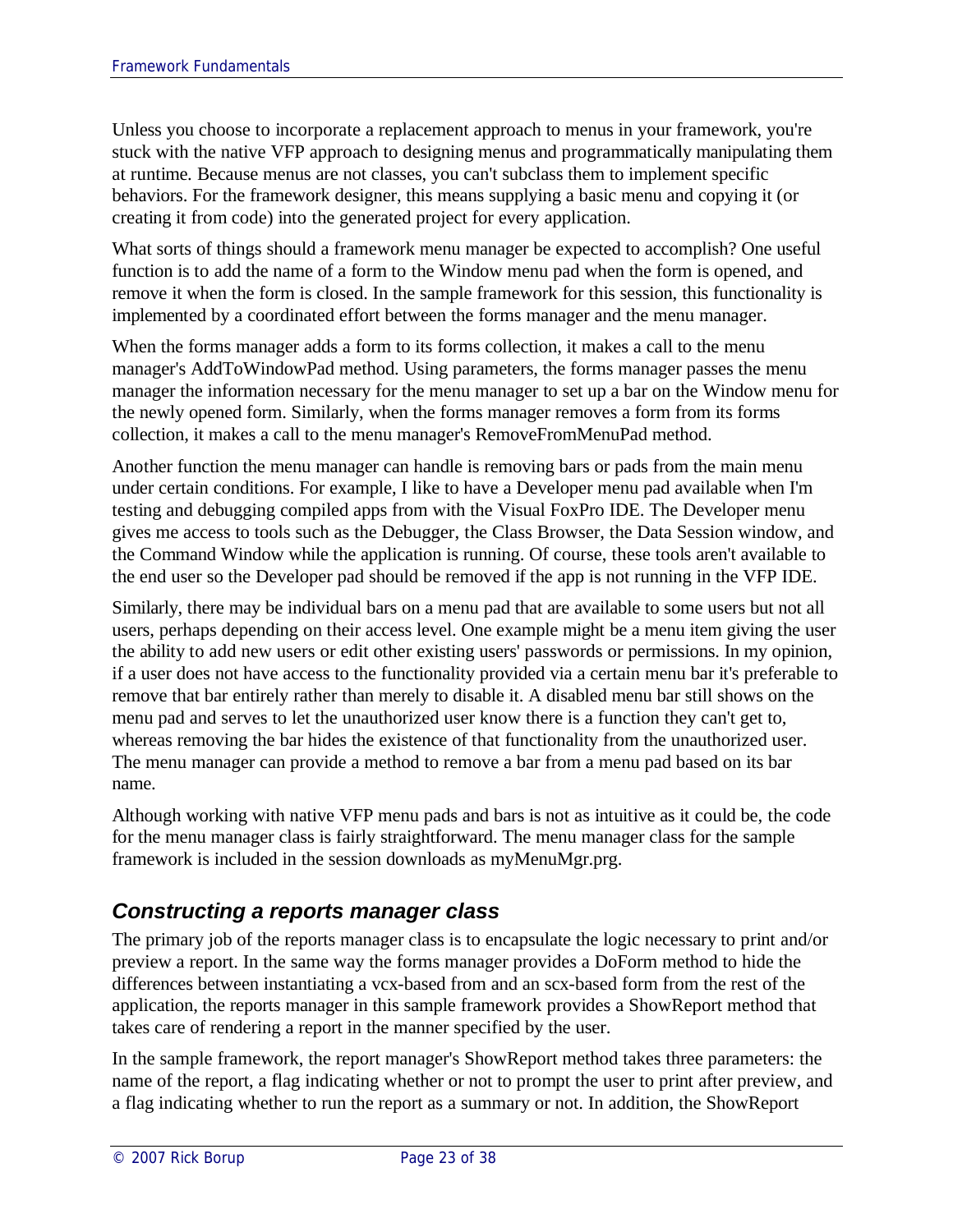method checks the application object's lPrintPreview property to know whether or not to show the report in the preview window or send it directly to the printer. Finally, and this is a design decision you may or may want to use in your own apps, the ShowReport method always prompts the user for the desired printer before printing.

The report manager class also includes a NoReport method to gracefully handle the situation where there is nothing to report, for example if the cursor or table driving the report is empty. In the sample framework this is a simple message box telling the user there is nothing to report. In the design of the sample framework, responsibility for calling the NoReport method instead of the ShowReport method rests with the calling object.

The report manager class in the sample framework also includes a way to set an error message in a property of the class and return it to a calling object. Although not implemented in the sample application, this is an example of a technique that's useful in any class that may or may not be allowed to communicate via a user interface element such as a message box. For example, in a Web application reports could be generated as PDF files instead of to the screen or printer, and any errors would have to be handled by the calling method so it could notify the user via a response to their browser.

The reports manager class for the sample framework is included in the session downloads as myRptMgr.prg.

# **How to tie it all together**

An application class is commonly used as the highest level class in the framework hierarchy. At runtime, the application object is the glue that ties the rest of the objects together into a working application. In addition to many other responsibilities, the application object creates instances of the application-level subclasses derived from the framework-level base classes.

In order to preserve the class hierarchy with the application object at the top, references to all objects created by the application object are held in properties of the application object rather than being created at the top level. For example, the application object's oFormMgr property holds a reference to the forms manager object and its oMenuMgr property holds a reference to the menu manager object.

Because the application object is the first to be instantiated and the last to be released, the references to the application-level delegate objects persist from the time the objects are instantiated at application startup until the application releases them when it terminates. The application object name (oApp) is defined as public in the main program in order to keep it in scope throughout the entire application. This means code anywhere in the application can call a method on oApp or reference any of the framework-class instances such as oApp.oFormsMgr, oApp.oMenuMgr, and so on. Although the use of public variables is generally discouraged, it's customary to define the application object as public for this reason. In the sample framework, oApp is the only public variable.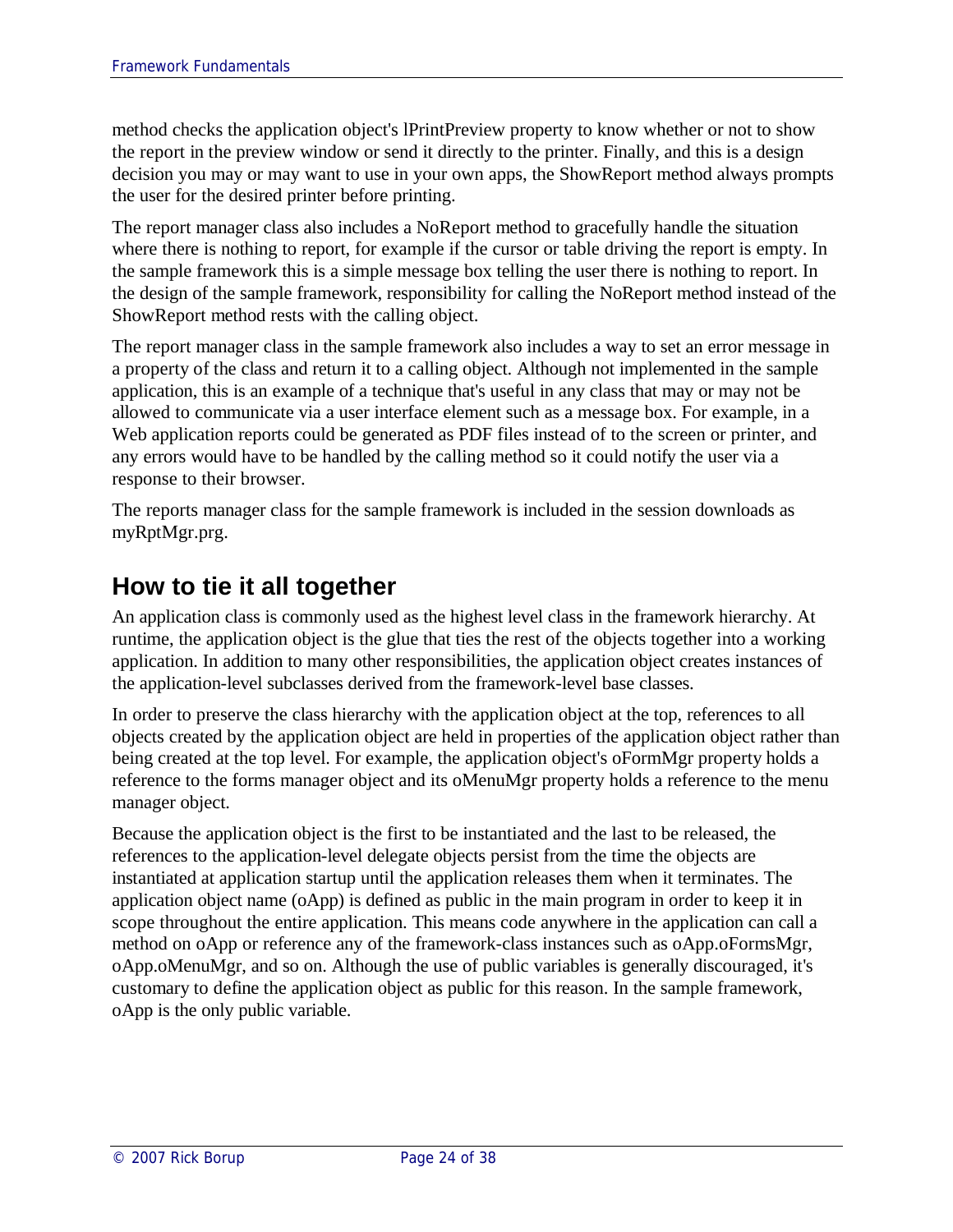### *Creating the application class libraries*

Once the framework base classes and subclasses have been created, they could theoretically be used directly in an application. However, it's highly advisable to create another layer of abstraction between the framework classes and the classes used by an application based on that framework. This is done by subclassing the framework classes into application-level class libraries.

Subclassing the framework base classes into application-specific class libraries allows the developer to modify the appearance and behavior of the application-level classes for one application separately from any modifications that might be made for another application. For example, Application A might use a cyan background for the read-only text box, while Application B might use a pale yellow background for the same control. This type of change, of course, should be made at the application level rather than the framework level.

The application-level classes for all applications are subclassed from the framework classes, but every application derived from the framework gets its own application-level class libraries. In addition to ensuring that changes made to one application don't affect another one, this also preserves the class hierarchy back to the framework base classes and ensures that any changes to the framework classes are inherited by each application.

Creating the application-level class libraries from the framework class libraries is a task for the framework's application generator. I did not build a complete application generator for the sample framework in this session, but the code in Listing 13 shows one way the application-level class libraries can be programmatically generated from the framework class libraries.

In the design of this framework, each application is assigned a one to three character prefix. For example, I chose the prefix "swf" (short for Southwest Fox) for the sample application for this session. The code in Listing 13 expects this prefix as a parameter, and prompts for the directory in which the new class library is to be created.

The code to create the application-level subclasses from the framework classes is essentially identical to the code to create the framework classes from the VFP base classes. However, because the application-level classes are derived from the framework base classes instead of the VFP base classes, each CREATE CLASS statement must include a FROM clause identifying the class library where the parent class is located. In addition, the name of each class and class library at the application level begins with the application's prefix. For example, the application-level class library for controls is named swf\_Controls.vcx, and the application-level text box base class is named swf\_textbox. This naming convention is arbitrary, but using a naming convetion like this helps you remember which class you're working with during development.

Listing 13 shows the beginning part of the code to generate the application-level subclasses. The program is too long to reproduce all of it here, but the entire program is included in the session downloads.

**Listing 13: This program creates the application-level subclasses derived from the framework base classes.**

<sup>\*=============================================================================</sup>

<sup>\*</sup> Program: CREATEAPPCLASSES.PRG

<sup>\*</sup> Author: Rick Borup

<sup>\*</sup> Date Written: 09/05/2007

<sup>\*</sup> Copyright: (c) 2007 Information Technology Associates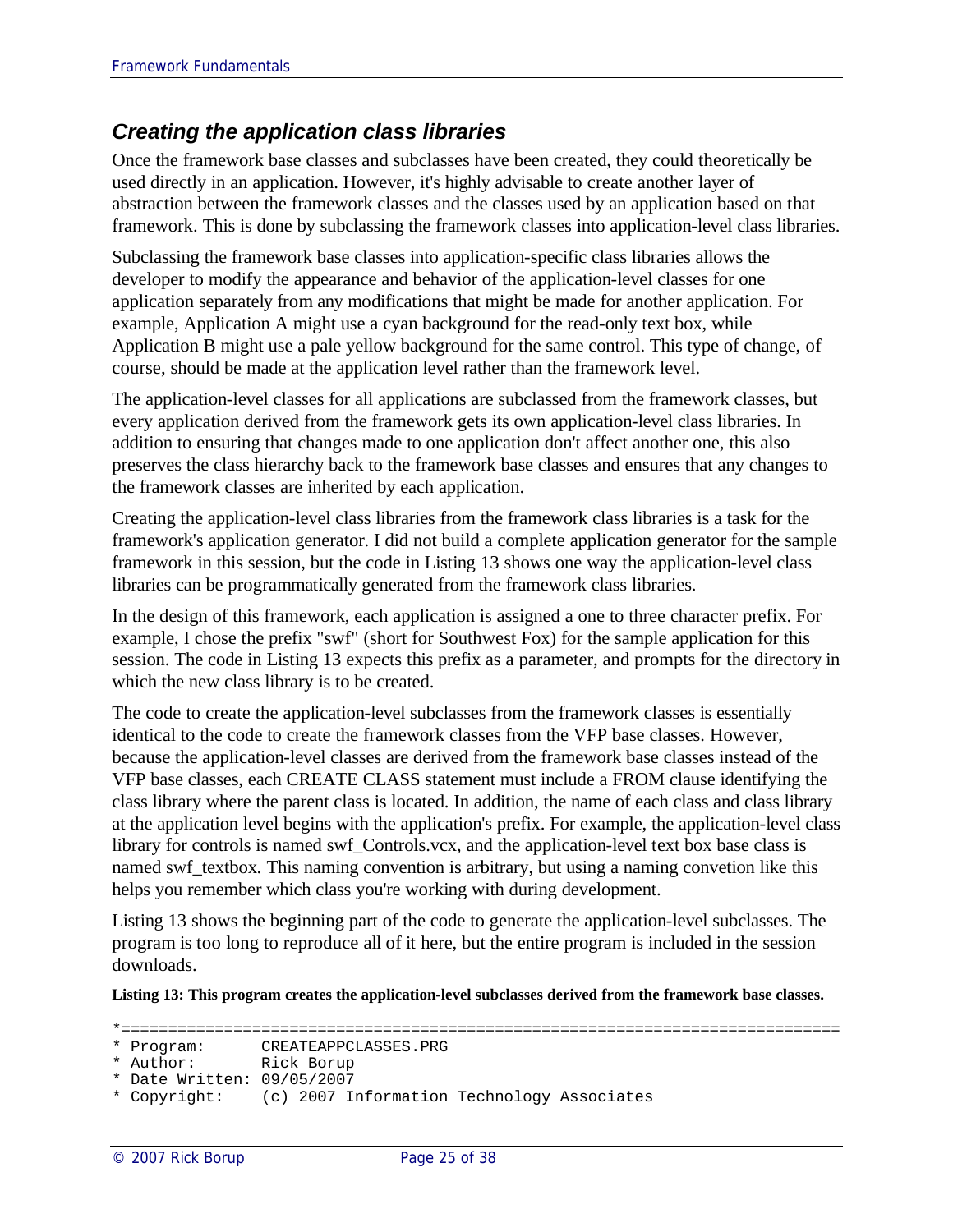```
All rights reserved.
* Compiler: Visual FoxPro 09.00.0000.3504 for Windows
* Abstract: Create application-level classes from the framework classes.
* Environment in:
* Environment out:
* Parameters:
* Returns:
* Changes:
*=============================================================================
#INCLUDE foxpro.h
LPARAMETERS tcAppPrefix
IF VARTYPE( tcAppPrefix) <> "C" OR ;
  NOT BETWEEN( LEN( ALLTRIM( tcAppPrefix)), 1, 3) OR ;
  NOT ISALPHA( tcAppPrefix)
  MESSAGEBOX( "The application's prefix must be 1 to 3 alpha characters.", ;
              mb_iconstop, "Create application-level base classes")
  RETURN
ENDIF
Local lcAppPrefix
lcAppPrefix = LOWER( ALLTRIM( tcAppPrefix)) + "_"
LOCAL lcAppDir, lcAppClassDir
lcAppDir = GETDIR("", "Please select the new application's root directory", ;
           "Create Application Classes", 64)
IF EMPTY( lcAppDir)
  MESSAGEBOX( "App directory must be specified.", ;
              mb_iconstop, "Create application-level base classes")
  RETURN
ENDIF
lcAppClassDir = ADDBS( lcAppDir) + "Classes"
  Application-level control classes
#DEFINE _BaseLibrary ".\Classes\myBaseCtrl.vcx"
#DEFINE _AppLibrary ADDBS( lcAppClassDir) + lcAppPrefix + "Controls.vcx"
CREATE CLASSLIB _AppLibrary
CREATE CLASS &lcAppPrefix.Checkbox OF _AppLibrary as chkBase ;
   FROM BaseLibrary NOWAIT
CREATE CLASS &lcAppPrefix.ComboBox OF _AppLibrary as cboBase ;
  FROM _BaseLibrary NOWAIT
CREATE CLASS &lcAppPrefix.CommandButton OF _AppLibrary as cmdBase ;
  FROM BaseLibrary NOWAIT
*** And so on for the rest of the classes.
```
This code is intended to be run by the developer (or the application generator) once for each application being generated from the framework. As with the code that was used to generate the framework base classes, you will need to close the class designer windows from the IDE after this code finishes running.

### *The base application*

A framework typically includes an application generator. The developer runs the application generator once for each new application. The application generator creates a base application for the new project. The base application, which is created in a directory of the developer's choice, consists of a VFP project file along with subclasses or copies of the resources furnished by the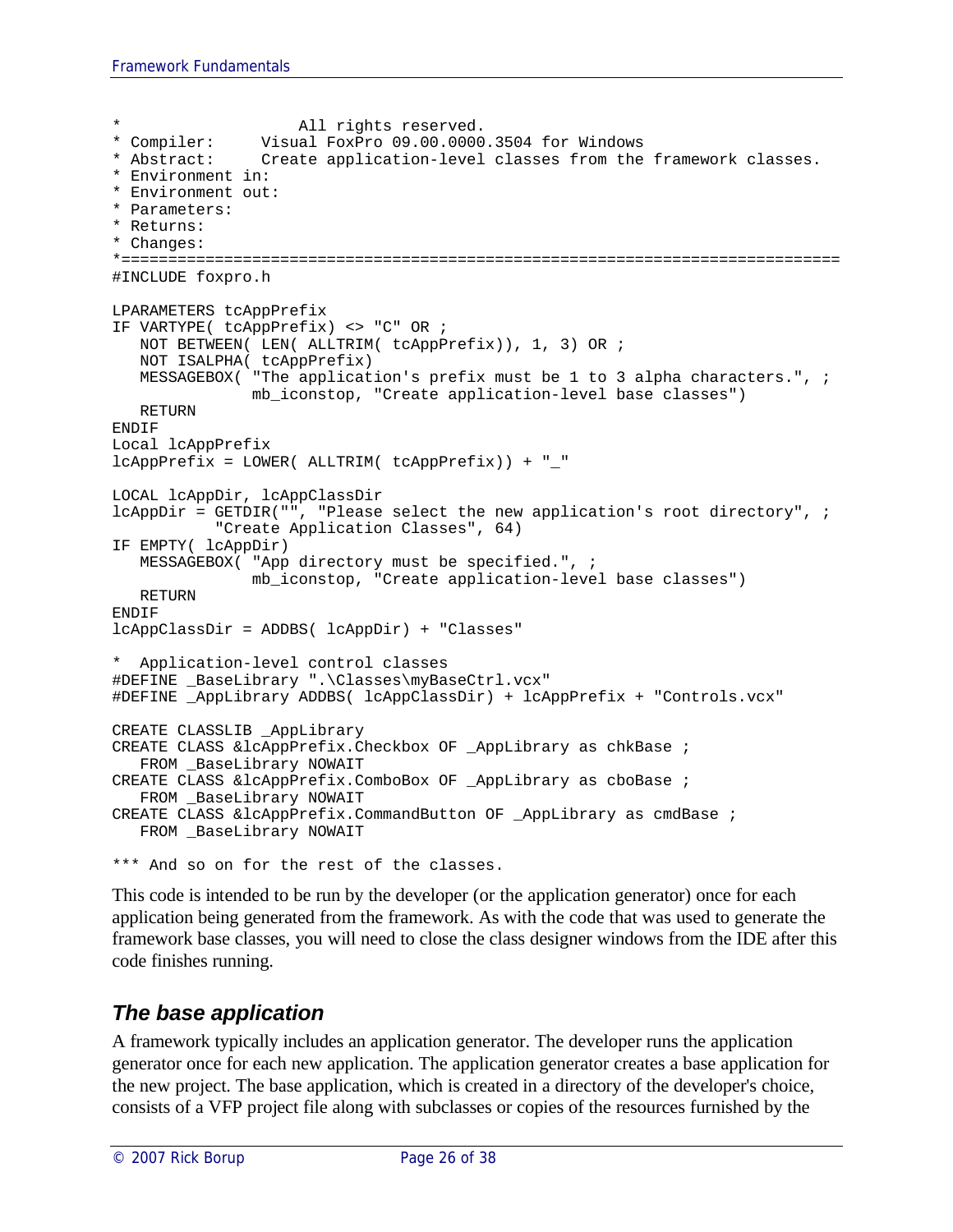framework. As noted earlier in the section on the VFP application wizard, the base application can generally be compiled into a working executable, although it does nothing useful until the developer adds the application-specific components to create a solution for a particular need.

The sample framework presented in this session does not include an application generator. Instead, the base application is included in its entirety in the session downloads as SampleApp. You can open the project file SampleApp.pjx and compile the application yourself, or you can run SampleApp.exe which has already been compiled for you. Like all examples in this session, the base application was written and compiled in VFP 9.0 SP1.

With the base application open in the VFP Project Manager, it's easy to see how the frameworklevel base classes and the application-level subclasses come into play. The value of using a naming convention that includes a prefix in front of each element's name becomes apparent here. In Figures 8 and 9, for example, you can easily see which class libraries, classes and program files belong to the framework and which belong to the application: Everything with a "my" prefix is the part of the framework, while everything with an "swf" prefix is a subclass belonging to the application.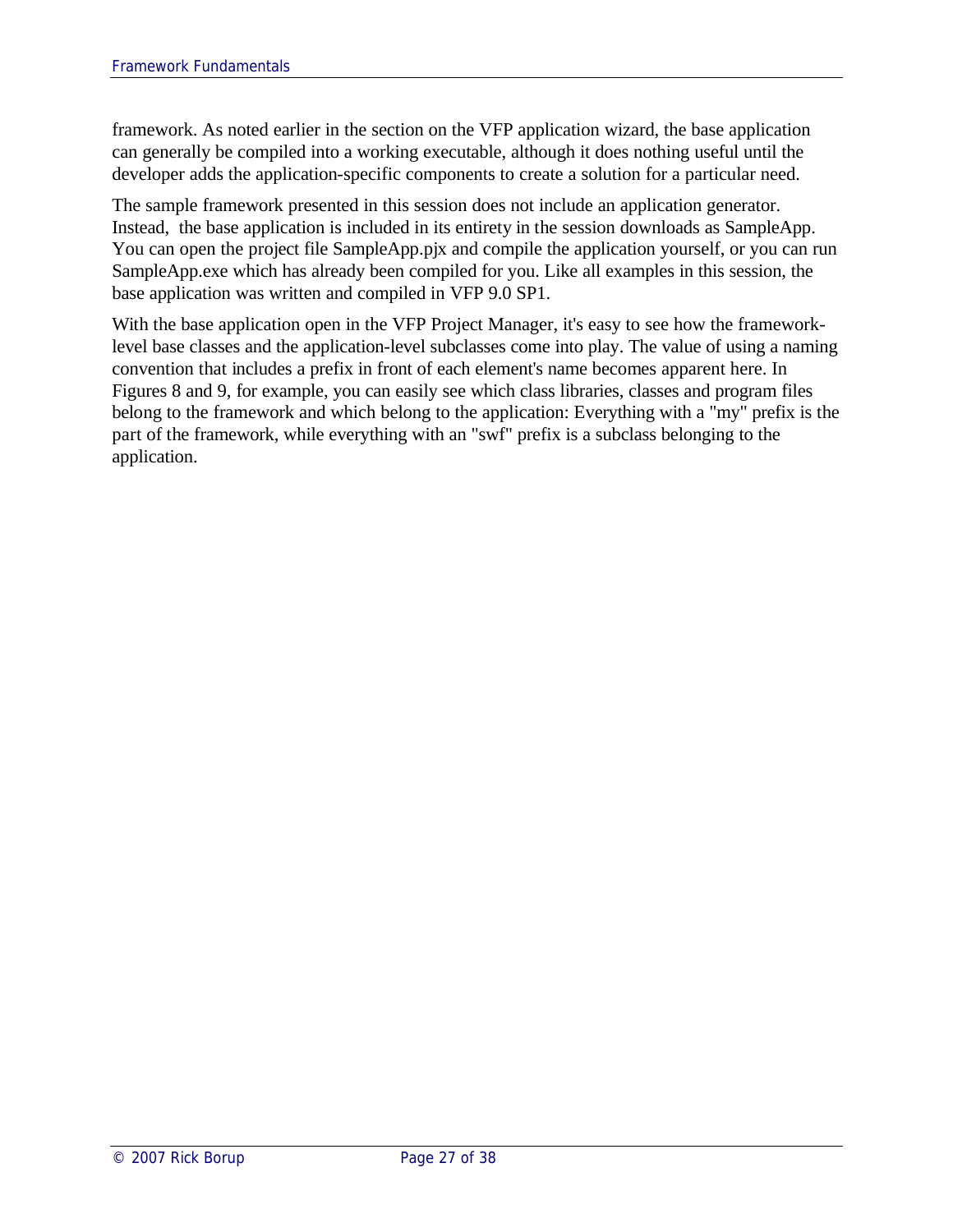

**Figure 8: Classes and class libraries prefixed with "my" belong to the framework, while those prefixed with "swf" belong to the application. The ones without prefixes are VFP foundation classes.**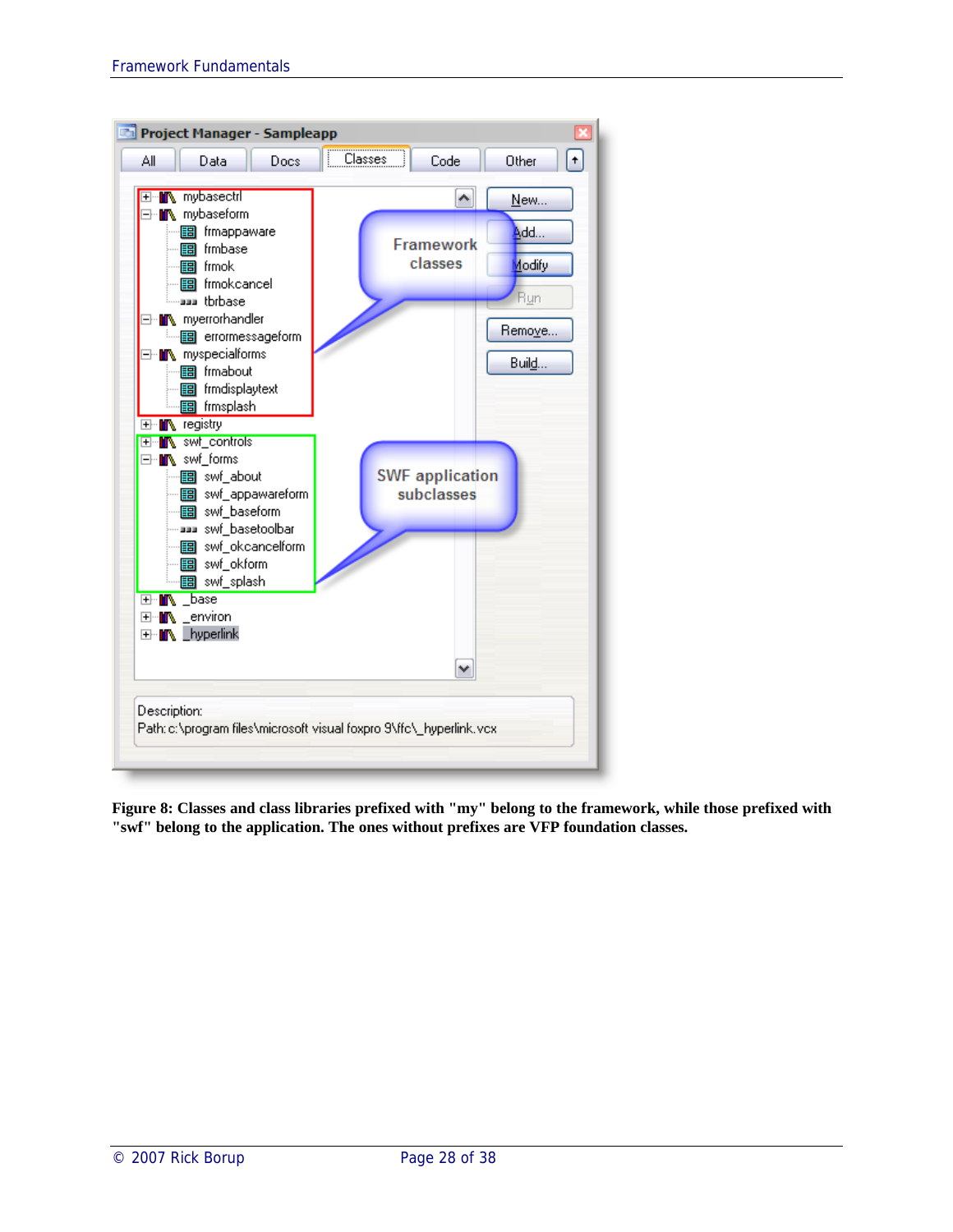

**Figure 9: Prg-based classes prefixed with "my" belong to the framework, while those prefixed with "swf" belong to the application. The one without a prefix (setobjrf) is a VFP foundation class.**

### *Customizing the base application*

Once the base application has been generated you can begin to customize it for the particular solution you're creating. In this sample framework, there are five things you should do to give the application its own identity. These are:

- 1. Create an icon for the screen's title bar;
- 2. Create an image for the Splash and About forms;
- 3. If desired, override any default values such as print preview and prompt on exit in the InitProps method of the application object subclass; and
- 4. Fill in the information in the application control table appinfo.dbf (see below for details);
- 5. Compile the application into an executable (.exe) with a version number.

After doing these five things, you have a base application that's ready to run. Then it's on to the real work of adding the forms, custom menu items, reports, data, and other elements necessary to complete the solution.

The sample framework uses a free table called appinfo.dbf to hold many of the variable values unique to each particular application. This is simply a convenient way for the developer to store these values. Because they are always required and are never changed by the user, the appinfo table is included in the EXE rather than being deployed as a separate file.

The application object reads the values from the appinfo table and stores them in properties at application startup time – see method GetAppInfo in framework class myAppCls.prg. Other methods and objects in the application can then reference these properties as necessary. For example, the Splash and About forms pull some of the information they display from properties of the application object.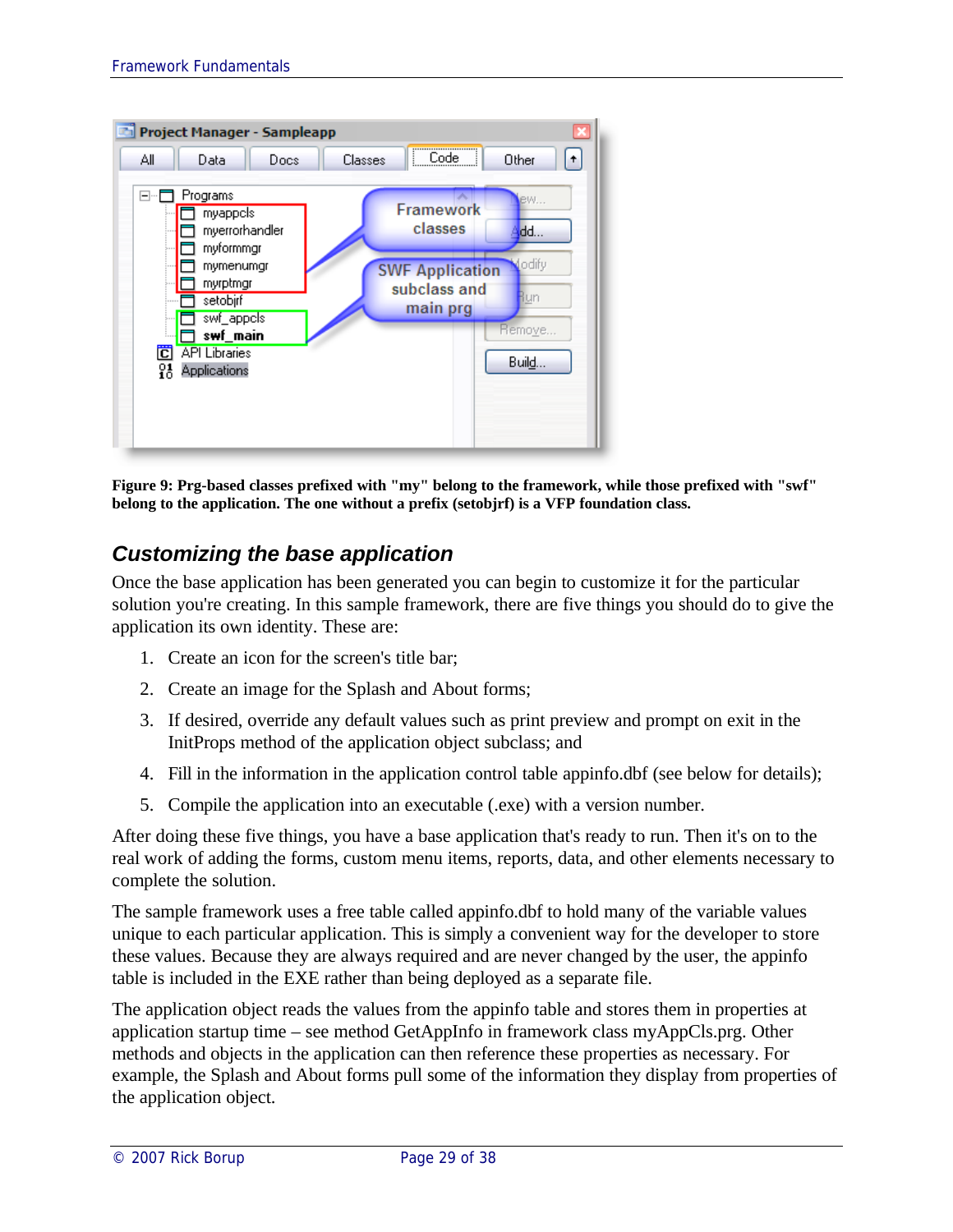Figure 10 shows the values in the appinfo table for the sample app, along with annotations indicating what some of them are used for. See the source code for the sample application for more detail.



#### **Figure 10: The appinfo table stores values specific to the application.**

Figure 11 shows the sample application with the About form showing. At this point, nothing has been changed in the base app except for the five things referenced above. Note the application already has an identity (title, icon, version number, build date, etc.) and already has a "finished" appearance even before a single form, report, database, or other element of the actual solution has been added.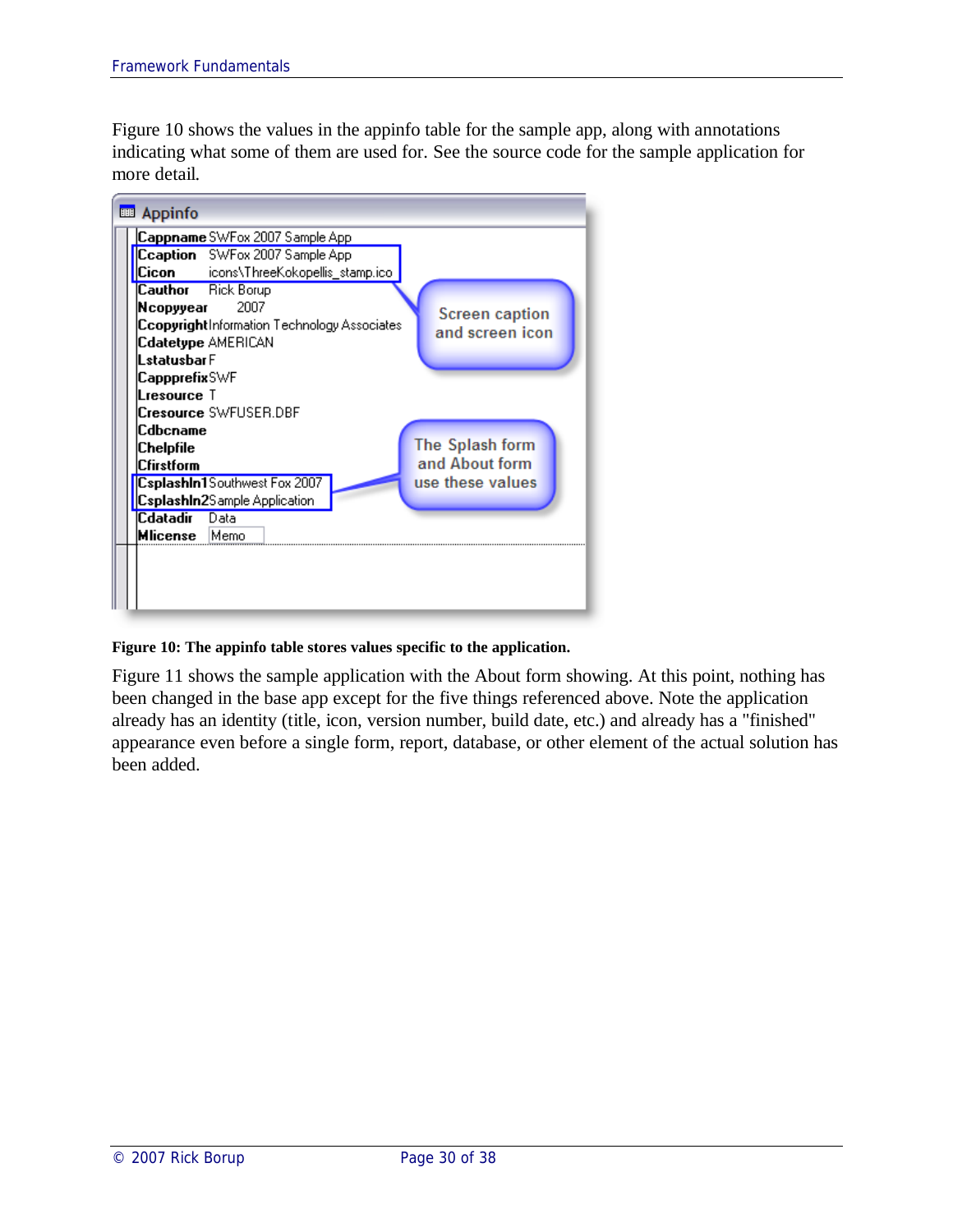

**Figure 11: After just a bit of customization, the base application already has a finished appearance.**

### *Adding forms, reports, and data*

The final step is to add the forms, reports, data, and other elements necessary to create a real solution from the base application. The beauty of using a framework is that it takes only a few minutes to create the base application and establish its unique identity, as show in Figure 11. The developer can now focus on designing and building the actual solution desired by the client, using the classes and capabilities provided by the framework as the foundation. Commercial frameworks typically include wizards and builders to make the job even easier.

In the sample application, I added a few solution-specific elements to illustrate the point. The sample application uses the Customers table from Northwind database included with Visual FoxPro. The Northwind database is located in the Samples subdirectory under the Visual FoxPro home directory on your computer.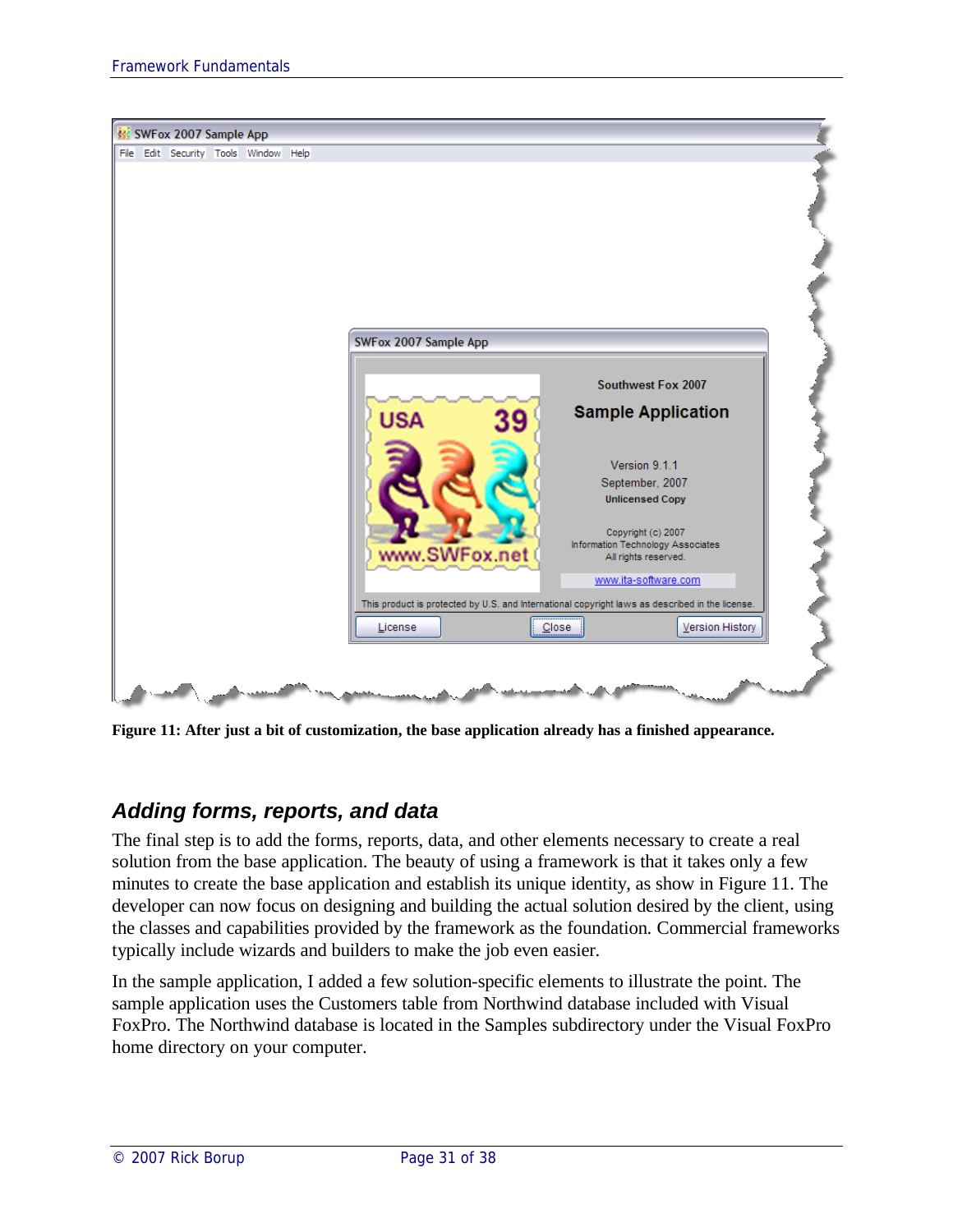I built a simple form to display the Northwind Customers table in a grid. The form has a print button that generates a report of the Customers data. Following are the steps involved in creating the form and the report, and hooking them into the application.

#### **Create an app-aware form**

The first step is to create a form to show the data in the Customers table. Because this is a nonmodal form, it should show up on the Window menu pad when it's open and should therefore be based on the "application aware" form subclass. Assuming the current default directory is the root directory for the sample application project, the customers form can be created with the following command:

```
CREATE FORM forms\frmCustomers as swf_appawareform FROM classes\swf_forms.vcx
```
VFP automatically opens the new form in the Forms Designer so you can modify its properties and methods. The custom property values for the Customers form are shown in Figure 12.

| <b>Properties - frmcustomers.scx</b>            |                              |
|-------------------------------------------------|------------------------------|
| <b>国FRMCUSTOMERS</b>                            |                              |
| Methods<br>Data                                 | Favorites<br>Other<br>Layout |
| $\times \ \sqrt{ f_{\mathbf{x}} }$<br>Customers |                              |
| කි AutoCenter                                   | $.T. - True$                 |
| <u>ා</u> Caption                                | Customers                    |
| <u>ා</u> ේ Height                               | 350                          |
| Load                                            | [User Procedure]             |
| Name                                            | <b>FRMCUSTOMERS</b>          |
| Unload                                          | [User Procedure]             |
| Width                                           | 625                          |
|                                                 |                              |

#### **Figure 12: Name the customers form "frmCustomers" and set other custom properties as shown.**

Because there are so many types of data sources and so many ways to interact with data in a VFP app, a full-fledged framework would typically come with a rich set of classes to enable data access. To keep things simple, the sample framework uses the Northwind database as local data, which is opened in the OpenDBC method of the application object at startup time. Therefore the Load event method of the Customers form simply needs to open the Customers table of the Northwind database.

#### **Listing 14: The Load event method of the Customers form opens the Northwind Customers table.**

```
IF NOT USED( "Customers")
  USE customers IN 0 AGAIN ALIAS customers SHARED 
ENDIF
```
To display the data, add a grid to the form using the swf\_grid class from the swf\_Controls.vcx class library. Set the ControlSource property of the grid columns to the desired columns of the Customers table, and set the grid's Header captions accordingly.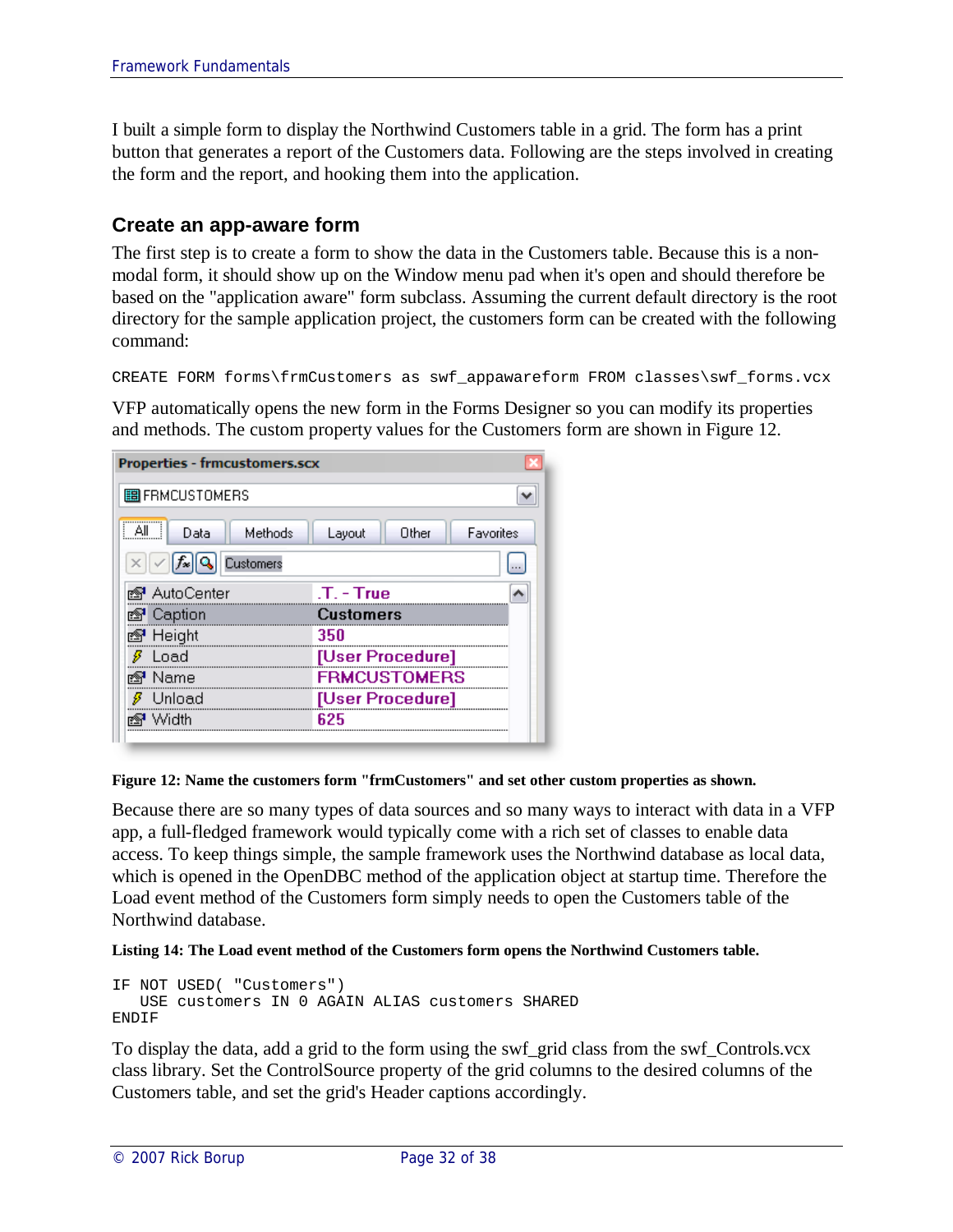Below the grid, add a command button based on the swf\_CommandButton class and set its caption to "Print". In the button's Click event method, hook into the framework by calling the report manager's ShowReport method and passing the name of the desired report:

oApp.oRptMgr.ShowReport( "rptCustomers")

The finished form is shown in Figure 13.

|    | Customer ID Company Name   | Contact Name                                       | Country                    | Phone | ۸ |
|----|----------------------------|----------------------------------------------------|----------------------------|-------|---|
| ab | $\overline{\mathbf{a}}$ bi | $\overline{\mathbf{a}}$                            | $\overline{\mathbf{a}}$ bl | 高     |   |
|    |                            |                                                    |                            |       |   |
|    |                            |                                                    |                            |       |   |
|    |                            |                                                    |                            |       |   |
|    |                            |                                                    |                            |       |   |
|    |                            |                                                    |                            |       |   |
|    |                            |                                                    |                            |       |   |
|    |                            |                                                    |                            |       |   |
|    |                            |                                                    |                            |       |   |
|    |                            |                                                    |                            |       |   |
|    |                            |                                                    |                            |       |   |
|    |                            |                                                    |                            |       |   |
|    |                            |                                                    |                            |       |   |
|    |                            | iaiaiaiaia<br>$\mathcal{L}_{\mathcal{L}}$<br>Print |                            |       |   |

**Figure 13: The Customers form is built from application-level subclasses, which hooks into the framework.**

#### **Register the form with the framework**

In this sample framework, all forms that interact with the forms manager need to be registered in the FormList table. The Customers form is registered by inserting a row into the FormList table, as shown in Figure 14. Note that the form name registered in the FormList table (frmCustomers, in this case) must be the same as the Name property of the form and, for .scx-based forms, the same as the name of the .scx file.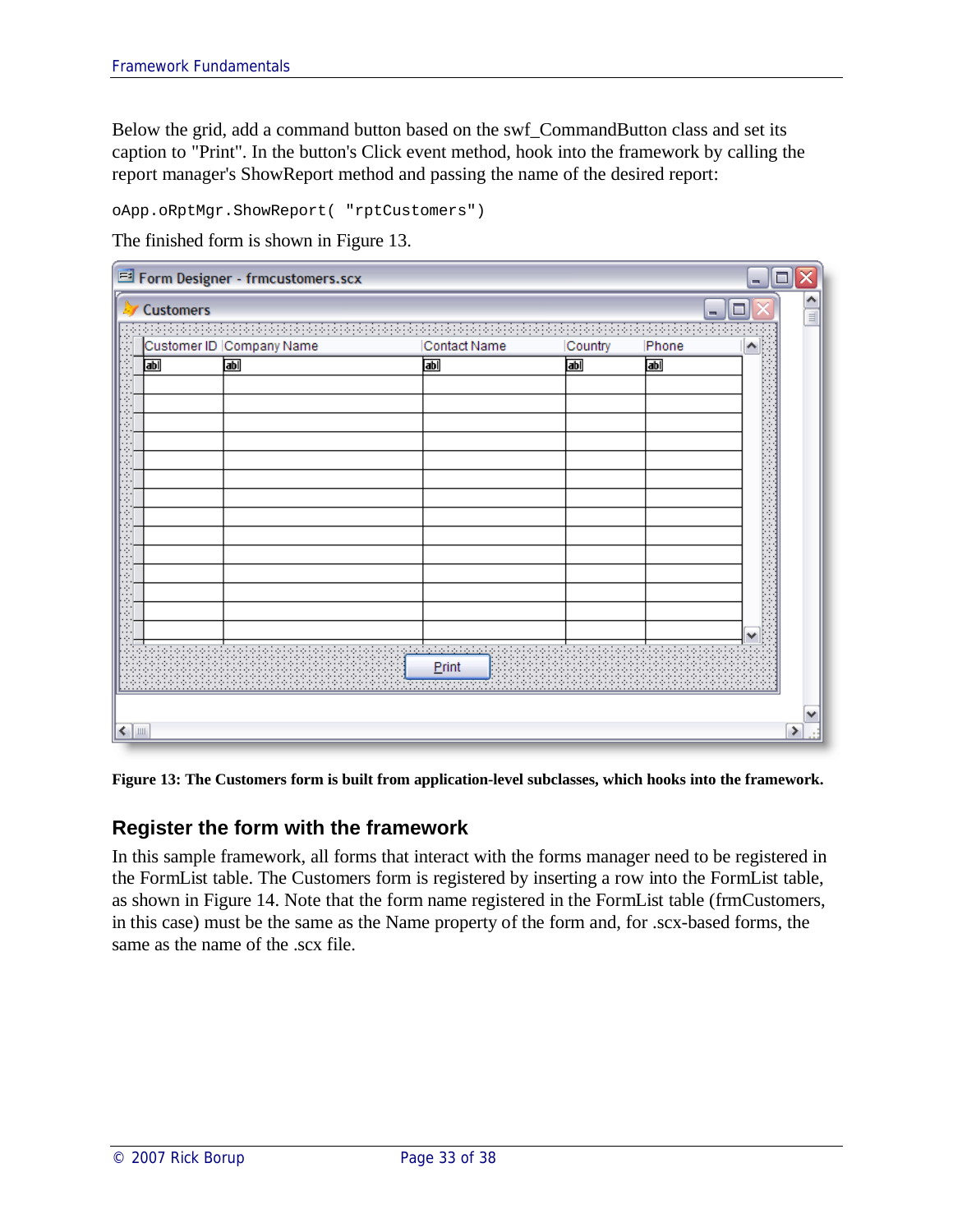

**Figure 14: The Customers form is registered with the framework via a row in the formlist table.**

The value of the bar name column (cBarName) is the name added to the Window pad when the form is open.

### **Add a menu item**

The user needs a way to launch the Customers form. In the sample application, I edited the main menu and added an item named Open to the File menu. The Open menu has a submenu named Customers, which runs a procedure to hook into the framework's forms manager. The menu code is shown in Listing 15

**Listing 15: Code in the Customers menu bar procedure launches the Customers form using the framework's forms manager.**

oApp.oFormMgr.DoForm( "frmCustomers")

Note that this same code works whether frmCustomers is a .vcx-based or .scx-based form. The forms manager object looks up frmCustomers in the FormList table and uses the value of the lClassForm property to instantiate the form in the proper way.

#### **Create a report**

The report for the sample app is just a bare-bones report I created using VFP's Quick Report dialog. In a real application you would most likely spend time creating a much more useful and attractive report than this. However, regardless of how simple or how complex, all reports are launched in the same way by using the report manager's ShowReport method.

Note that the sample framework does not implement any of the functionality offered by the enhancements to the report writer in VFP 9.0. A real framework would typically provide methods to take advantage of these great new features.

### **Build the app and go!**

That's all there is to it: With a few simple steps, you've added a form and a report to the sample application and hooked them into the framework using the forms manager and the report manager. You're now ready to build the app and run it.

At runtime, other useful aspects of the framework becomes apparent. For example, when you open the Customers form it's automatically added to the Window menu using the bar name specified in the formlist table, as show in Figure 15.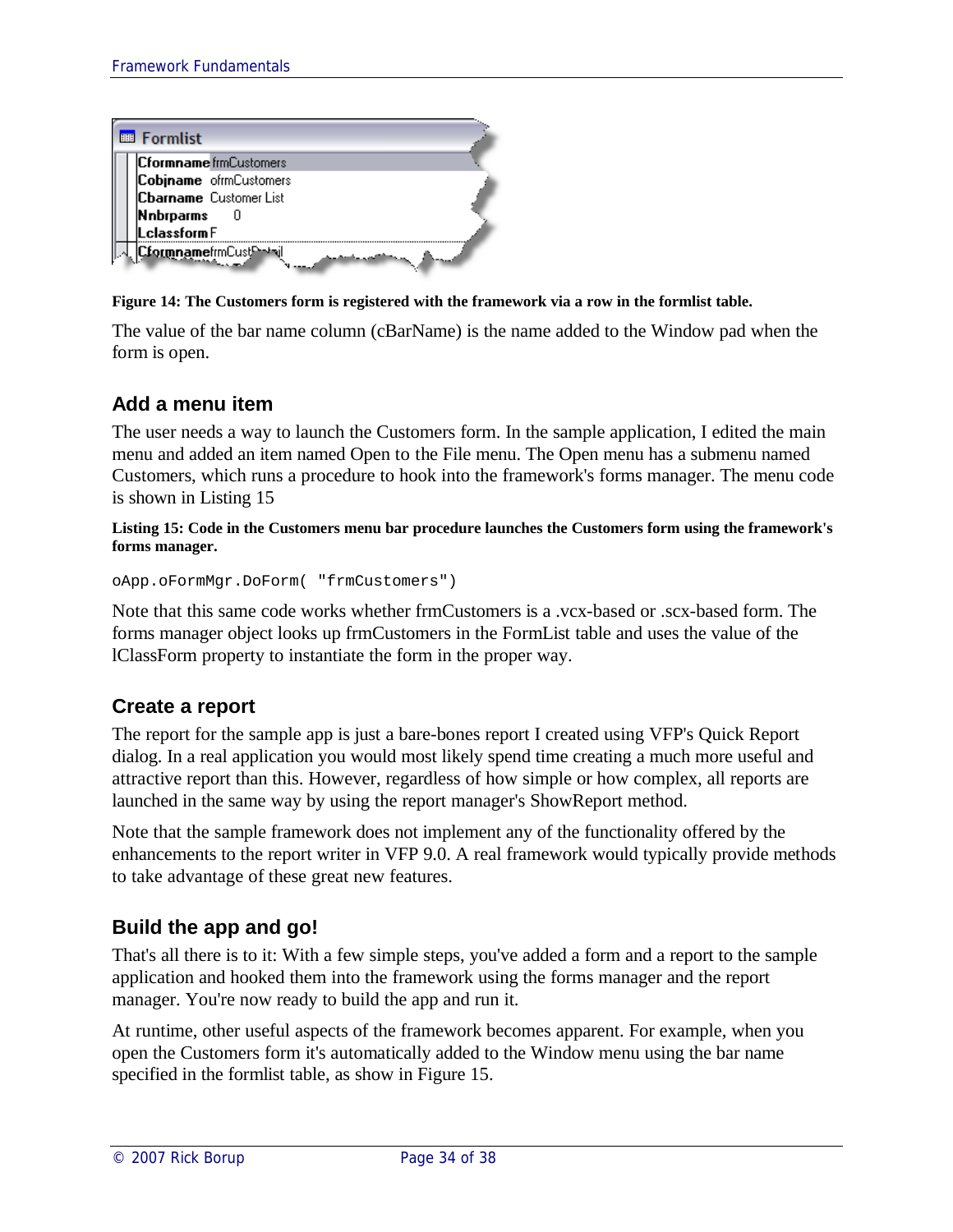|       |       | SWFox 2007 Sample App<br>File Edit Security Tools Window Help                         |               |                              |                            |                    |                     |                |                   |              |
|-------|-------|---------------------------------------------------------------------------------------|---------------|------------------------------|----------------------------|--------------------|---------------------|----------------|-------------------|--------------|
|       |       |                                                                                       |               |                              |                            |                    |                     |                |                   |              |
|       |       | $Ctr1 + F1$<br>Cycle<br><b>Execution Executer</b><br>10<br>e.                         |               |                              |                            |                    |                     |                |                   |              |
| Close |       |                                                                                       |               |                              |                            |                    |                     |                |                   |              |
|       |       | Customer ID Comp                                                                      |               | Close All                    |                            |                    | <b>Contact Name</b> | Country        | Phone             |              |
|       | ALFKI |                                                                                       | Alfred        |                              |                            |                    | Maria Anders        | Germany        | 030-0074321       |              |
|       |       | <b>ANATR</b>                                                                          | Ana T.        |                              | 1 Customer List            |                    | Ana Trujillo        | Mexico         | (5) 555-4729      |              |
|       |       | <b>ANTON</b>                                                                          |               |                              | Antonio Moreno Taquería    |                    | Antonio Moreno      | Mexico         | $(5) 555 - 3932$  |              |
|       |       | <b>AROUT</b>                                                                          |               | Around the Horn              |                            |                    | <b>Thomas Hardy</b> | UK             | (171) 555-7788    |              |
|       |       | <b>BERGS</b><br>Berglunds snabbköp<br><b>BLAUS</b><br>Blauer See Delikatessen         |               |                              |                            |                    | Christina Berglund  | Sweden         | 0921-12 34 65     |              |
|       |       |                                                                                       |               |                              |                            |                    | Hanna Moos          | Germany        | 0621-08460        |              |
|       |       | <b>BLONP</b><br>Blondesddsl père et fils<br><b>BOLID</b><br>Bólido Comidas preparadas |               |                              |                            | Frédérique Citeaux | France              | 88.60.15.31    |                   |              |
|       |       |                                                                                       |               |                              |                            | Martín Sommer      | Spain               | (91) 555 22 82 |                   |              |
|       |       | <b>BONAP</b>                                                                          | Bon app'      |                              |                            |                    | Laurence Lebihan    | France         | 91.24.45.40       |              |
|       |       | <b>BOTTM</b>                                                                          |               | <b>Bottom-Dollar Markets</b> |                            |                    | Elizabeth Lincoln   | Canada         | (604) 555-4729    |              |
|       |       | <b>BSBEV</b>                                                                          | B's Beverages |                              |                            | Victoria Ashworth  | UK                  | (171) 555-1212 |                   |              |
|       |       | CACTU                                                                                 |               |                              | Cactus Comidas para llevar |                    | Patricio Simpson    | Argentina      | $(1)$ 135-5555    |              |
|       |       | <b>CENTC</b>                                                                          |               |                              | Centro comercial Moctezuma |                    | Francisco Chang     | Mexico         | (5) 555-3392      |              |
|       |       | <b>CHOPS</b>                                                                          |               | Chop-suey Chinese            |                            |                    | Yang Wang           | Switzerland    | 0452-076545       |              |
|       |       | <b>COMMI</b>                                                                          |               | Comércio Mineiro             |                            |                    | Pedro Afonso        | Brazil         | $(11) 555 - 7647$ | $\checkmark$ |
|       |       |                                                                                       |               |                              |                            |                    | Print               |                |                   |              |

#### **Figure 15: When the Customers form is open, the framework adds its name to the Window menu pad.**

Note that *Customer List* is preceded by the number 1 on the Window menu pad. This number is added automatically by the framework based on how many registered forms are open and the order in which they were opened. When a second form is opened it is assigned number 2, and so on.

To illustrate this, I created a second form called Customer Detail. In the sample app, you can open the Customer Detail form by double-clicking on a customer ID in the Customer List form. As you can see in Figure 16, the Customer Detail form is assigned number 2 in the list of open forms on the Window pad.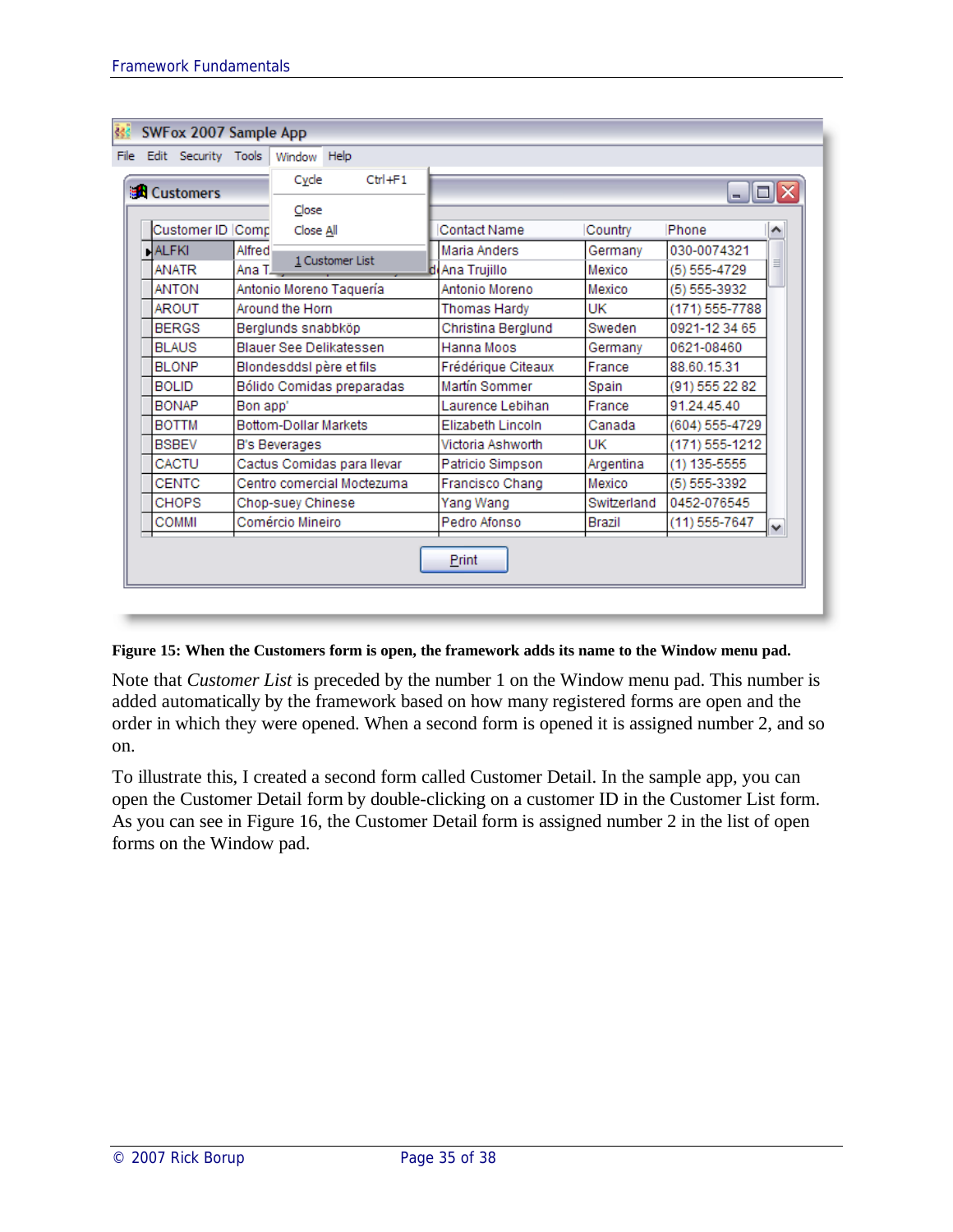|              | SWFox 2007 Sample App    |        |                          |                            |  |                           |             |                  |                        |
|--------------|--------------------------|--------|--------------------------|----------------------------|--|---------------------------|-------------|------------------|------------------------|
|              | File Edit Security Tools |        | Window Help              |                            |  |                           |             |                  |                        |
|              | <b>Customers</b>         |        | Cycle                    | $Ctr1 + F1$                |  |                           |             |                  | _  O ×                 |
|              |                          |        | Close                    |                            |  |                           |             |                  |                        |
|              | Customer ID Comp         |        | Close All                |                            |  | Contact Name              | Country     | Phone            | ۸                      |
| <b>ALFKI</b> |                          | Alfred |                          |                            |  | Maria Anders              | Germany     | 030-0074321      |                        |
|              | <b>ANATR</b>             | Ana T  |                          | 1 Customer List            |  | Ana Trujillo              | Mexico      | $(5) 555 - 4729$ | ≣                      |
|              | <b>ANTON</b>             | Anton. |                          | 2 Customer Detail          |  | Antonio Moreno            | Mexico      | $(5) 555 - 3932$ |                        |
|              | <b>AROUT</b>             |        | <b>R</b> Customer Detail |                            |  |                           |             |                  | $\Box$ $\Box$ $\times$ |
|              | <b>BERGS</b>             |        |                          |                            |  |                           |             |                  |                        |
|              | <b>BLAUS</b>             |        | Customer ID              | <b>ALFKI</b>               |  |                           |             |                  |                        |
|              | <b>BLONP</b>             |        |                          |                            |  |                           |             |                  |                        |
|              | <b>BOLID</b>             |        | Company Name             | <b>Alfreds Futterkiste</b> |  |                           |             |                  |                        |
|              | <b>BONAP</b>             |        | Contact Name             |                            |  |                           |             |                  |                        |
|              | <b>BOTTM</b>             |        |                          | Maria Anders               |  |                           |             |                  |                        |
|              | <b>BSBEV</b>             |        | <b>Contact Title</b>     | Sales Representative       |  |                           |             |                  |                        |
|              | CACTU                    |        |                          |                            |  |                           |             |                  |                        |
|              | <b>CENTC</b>             |        | Address                  | Obere Str. 57              |  |                           |             |                  |                        |
|              | <b>CHOPS</b>             |        | <b>City</b>              | <b>Berlin</b>              |  | Region                    | .NULL.      |                  |                        |
|              | <b>COMMI</b>             |        |                          |                            |  |                           |             |                  |                        |
|              |                          |        | Postal Code              | 12209                      |  | Country                   | Germany     |                  |                        |
|              |                          |        |                          | Phone 030-0074321          |  | Fax                       | 030-0076545 |                  |                        |
|              |                          |        |                          |                            |  | $\underline{\mathsf{QK}}$ | Cancel      |                  |                        |
|              |                          |        |                          |                            |  |                           |             |                  |                        |

#### **Figure 16: The Customer Detail form is the second form to be opened so the framework assigns it number 2 in the Window menu pad.**

The Customer Detail form also illustrates the use of the framework's display-only text box class, which is used for the Customer ID. The cyan back color is a visual cue to the user that the value in the text box is read-only. The other controls on the form are based on the standard applicationlevel subclasses in the swf\_controls.vcx class library.

For demo purposes, the OK and Cancel buttons on the Customer Detail form do nothing but release the form. Because the text boxes on this form are sourced directly from the Northwind Customers table, any changes you make in the form **will** be written to the Northwind database regardless of whether you click OK or Cancel.

When a registered form is closed, its name is removed from the Window menu pad and the remaining forms are renumbered. For example, if the Customer List form is closed while the Customer Detail form is still open, the Customer Detail form reverts to number 1 in the list. All of this functionality is automatically supplied by the framework for forms based on the AppAware subclass.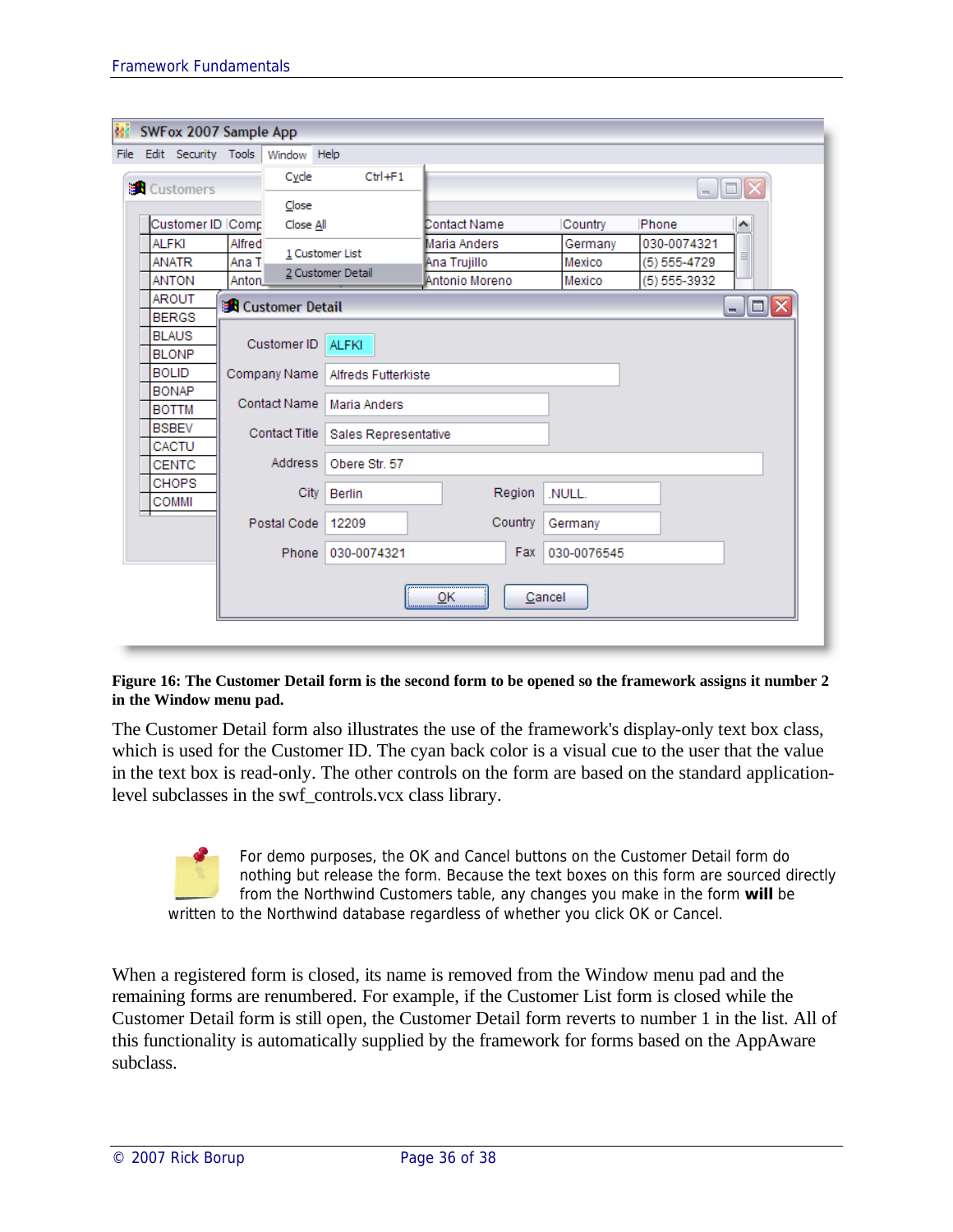### *Other helpful framework classes*

The classes included in the sample framework represent some of the essential functionality typically provided by any framework. One of the biggest pieces I've left out of the sample framework is any kind of data handling classes. Because of the diversity of data sources and the many ways VFP can access data, that topic merits its own session, if not an entire book, all by itself. Another major functional piece typically provided by a framework, particularly in an n-tier design, is the concept of a middle tier business object which coordinates with the user interface on one side and with the data handling layer on the other.

Frameworks can also include a wide variety of other classes and methods to help the developer incorporate commonly used functionality in an application. A few examples are classes to facilitate office automation, a set of progress bar classes for various uses, a security module to control usernames and passwords and enable different levels of access to the application's functions by user, and the ability to run external applications for example by using ShellExecute.

# **Final Thoughts**

A good framework is a valuable tool. Learning how to use one helps you build applications quickly and easily. A commercial framework typically requires a significant learning curve but pays off with a rich variety of classes and utilities to use when building applications. Creating a basic framework of your own is a useful learning experience, as I hope this session has shown.

If you're inspired to go on and create a more complete framework of your own, great. On the other hand, if you're more inclined to explore what the commercial frameworks have to offer, I hope this session has helped you understand what a framework is all about and what kinds of things you can expect it to do.

# **Resources**

Following is a list of some commercial frameworks for Visual FoxPro. The lists are in alphabetical order, with no bias toward any particular one of them intended or implied.

### *Commercial frameworks for Visual FoxPro*

*Codebook Framework for Visual FoxPro*. Open Source. http://sourceforge.net/projects/codebook *Mere Mortals VFP Framework*. Oak Leaf Enterprises. http://www.oakleafsd.com *Visual FoxExpress*®. F1 Technologies®. http://www.f1tech.com/VFE *Visual MaxFrame Professional*. Visionpace. http://www.visionpace.com/vmpsite *Visual ProMatrix*. ProMatrix Corporation. http://www.promatrix.com

#### **Web-oriented frameworks**

*Active FoxPro Pages*. ProLib Software GmbH (Germany). http://www.afpages.de *ActiveVFP*. dotComSolution. http://www.activevfp.com *West Wind Web Connection*. West Wind Technologies. http://www.west-wind.com